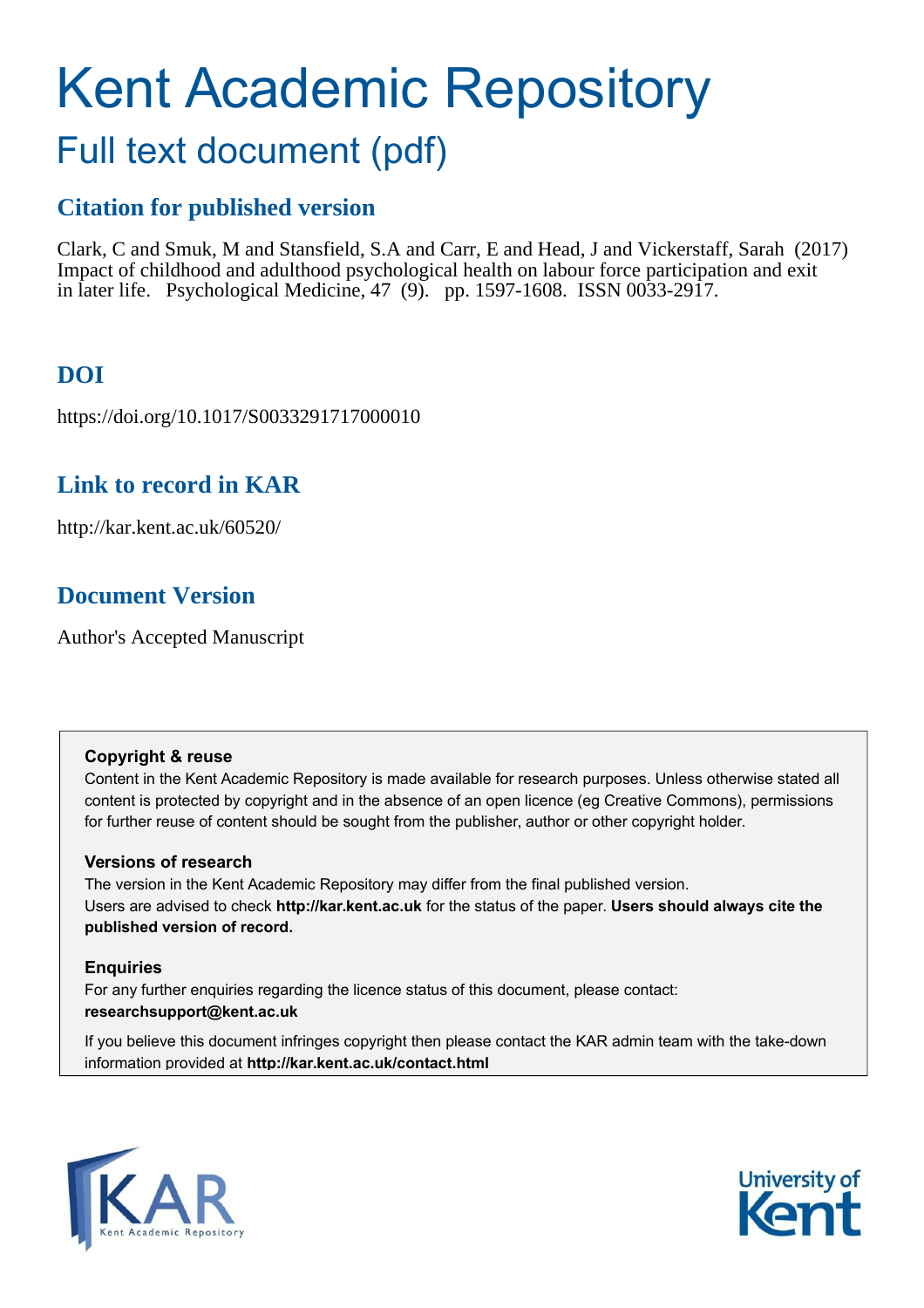**The impact of childhood and adulthood psychological health on labour force participation and exit in later life.** 

C Clark, M Smuk, D Lain, S.A. Stansfeld, E. Carr, J. Head, S. Vickerstaff

Version - 20<sup>th</sup> December 2016 Revision Journal - Psychological Medicine Word count - 4,536/4,500 5 Tables (plus one supplementary table)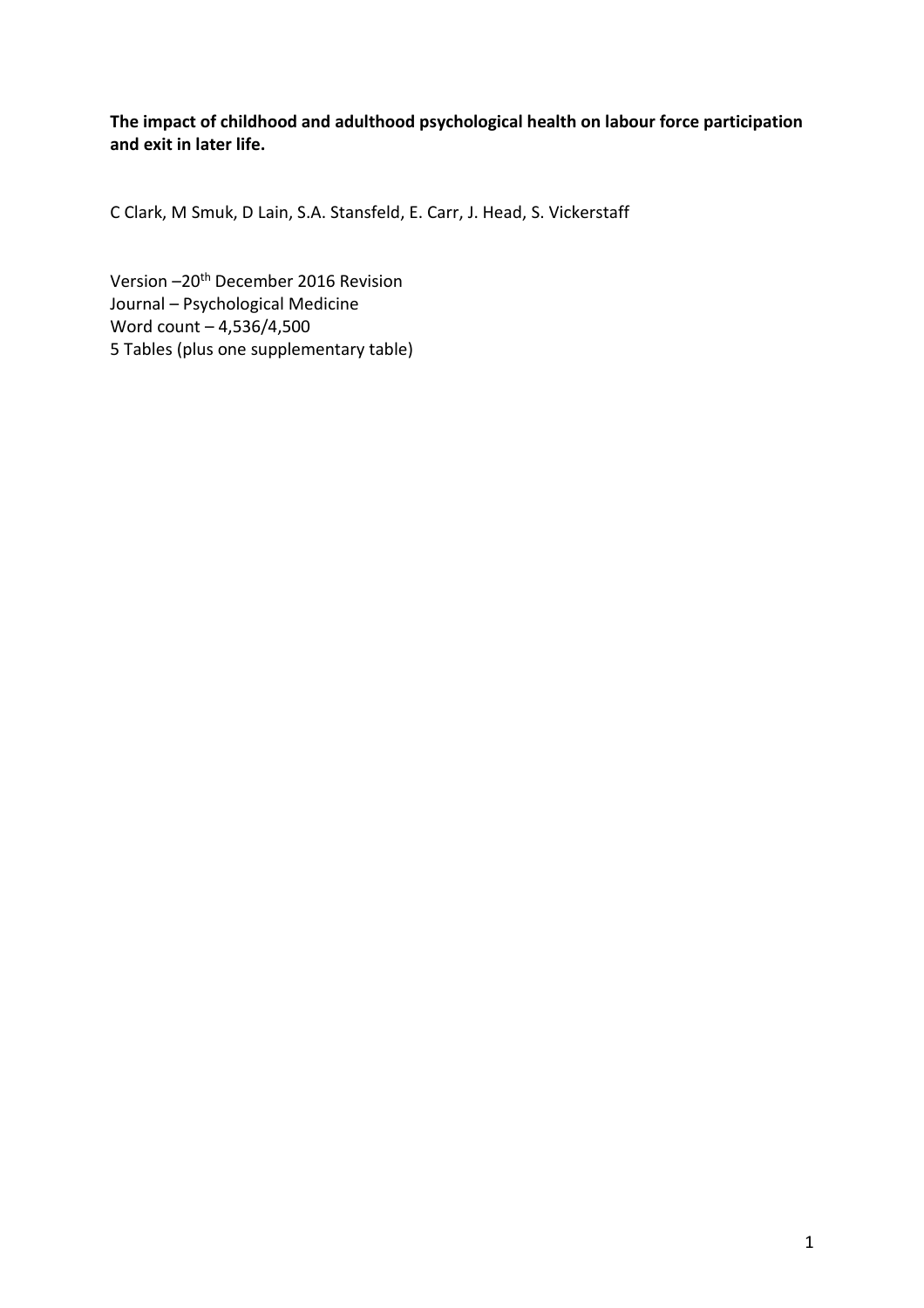#### **ABSTRACT**

Abstract 233/250 words

#### **Background**

Adulthood psychological health predicts labour force activity but few studies examine childhood psychological health. We hypothesised that childhood psychological ill-health would be associated with labour force exit at 55 years.

#### **Method**

Data were from the 55-year follow-up of the National Child Development Study (n=9137). Labour force participation and exit (unemployment, retired, permanent sickness, homemaking/other) were self-reported at 55 years. Internalizing and externalizing problems in childhood (7, 11 and 16 years) and malaise in adulthood (23, 33, 42, 50 years) were assessed. Education, social class, periods of unemployment, partnership separations, number of children, and homemaking activity were measured throughout adulthood.

#### **Results**

Childhood internalizing and externalizing problems were associated with unemployment, permanent sickness and homemaking/other at 55 years, after adjustment for adulthood psychological health and education: one or two reports of internalizing was associated with increased risk for unemployment (RR=1.59 95%CI 1.12, 2.25; RR=2.37 95%CI 1.48, 3.79) and permanent sickness (RR=1.32 95%CI 1.00, 1.74; RR=1.48 95%CI 1.00, 2.17); three reports of externalizing was associated with increased risk for unemployment (RR=2.26 95%CI 1.01, 5.04), permanent sickness (RR=2.63 95%CI 1.46, 4.73) and homemaking/other (RR=1.95 95%CI 1.00, 3.78).

#### **Conclusions**

Psychological ill-health across the lifecourse, including during childhood, reduces the likelihood of working in older age. Support for those with mental health problems at different life-stages and for those with limited connections to the labour market, including homemakers, is an essential dimension of attempts to extend working lives.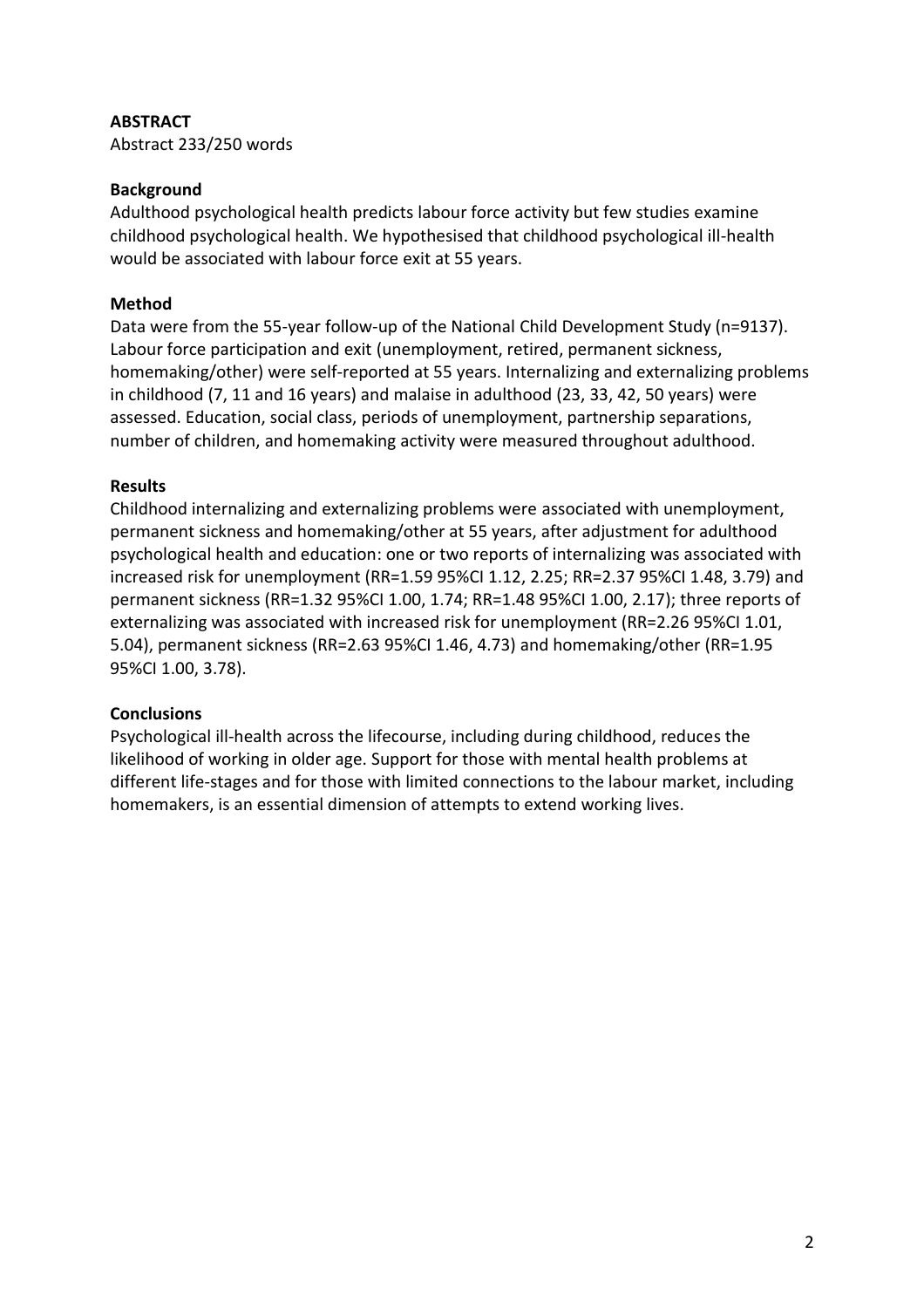#### **INTRODUCTION**

The extending working lives agenda, encouraging labour force participation beyond traditional retirement ages, brings increasing focus on the types of economic activities individuals are engaged in from mid-life onwards and also on lifecourse predictors of different types of economic activity (Lundin and Hemmingsson, 2013). By their mid-fifties, many individuals have already left the workplace due to early retirement, long-term sickness or disability, unemployment or may remain homemakers, placing expectations on those who remain in the workplace to extend their working lives. Getting people into employment and keeping them in employment is key to the extending working lives agenda (van der Noordt *et al.*, 2014).

Labour force participation is characterized by activities encompassing employment covering full-time, part-time and self-employment versus those that characterise work place exit covering unemployment and long-term sickness or disability - often conceptualised as being 'non-voluntary' work exits, versus early retirement - often conceptualised as being a 'voluntary' work exit. The role of homemaking in later-life has been largely overlooked in previous studies (Alavinia and Burdorf, 2008), and whilst likely to include a group undertaking caring responsibilities, it may also include individuals who have undergone work place exit at some earlier point in the lifecourse for other reasons.

Health is a key predictor for employment (van Rijn *et al.*, 2014), and in turn, good employment is beneficial for health (van der Noordt *et al.*, 2014). The health selection hypothesis posits that individuals in good health are more likely to obtain and stay in employment, whilst individuals with poorer health are more likely to lose their jobs, be or remain unemployed, or receive disability pensions. In terms of lifecourse predictors of moving from labour force participation to exit, a recent systematic review concluded that poorer self-rated health prospectively increased the likelihood for transition to receipt of a disability pension, being unemployed, and early retirement, whilst psychological health problems increased the likelihood for transition to receipt of a disability pension and unemployment but not early retirement (van Rijn *et al.*, 2014).

Whilst psychological health has a strong influence on employment in older age, it is overlooked by a lot of research (Lain, 2016). The Black Report (Black, 2008) identified psychological health as one of the two most important health constraints on employment, the other being musculoskeletal disorders. However, a longitudinal lifecourse approach is important as there are different potential pathways to poorer levels of psychological health among economically inactive older people. On the one hand, older non-working adults may have poorer psychological health *because* they became inactive - the so-called 'causation' explanation (Montgomery *et al.*, 1996). Analyses of the US Health and Retirement Study found increased levels of depression among workers on below median incomes that had lost their jobs (Gallo et al., 2006). An alternative perspective, 'direct health selection', posits that poorer psychological health *leads* to inactivity (Montgomery *et al.*, 1996). This is likely to include psychological disorders that reflect relatively stable personality traits (Lundin and Hemmingsson, 2013), or 'scarring' effects, whereby previous psychological problems have long-term negative employment consequences. As psychological ill-health begins early in the lifecourse for many individuals (Clark *et al.*, 2007, Insel and Fenton, 2005), research into the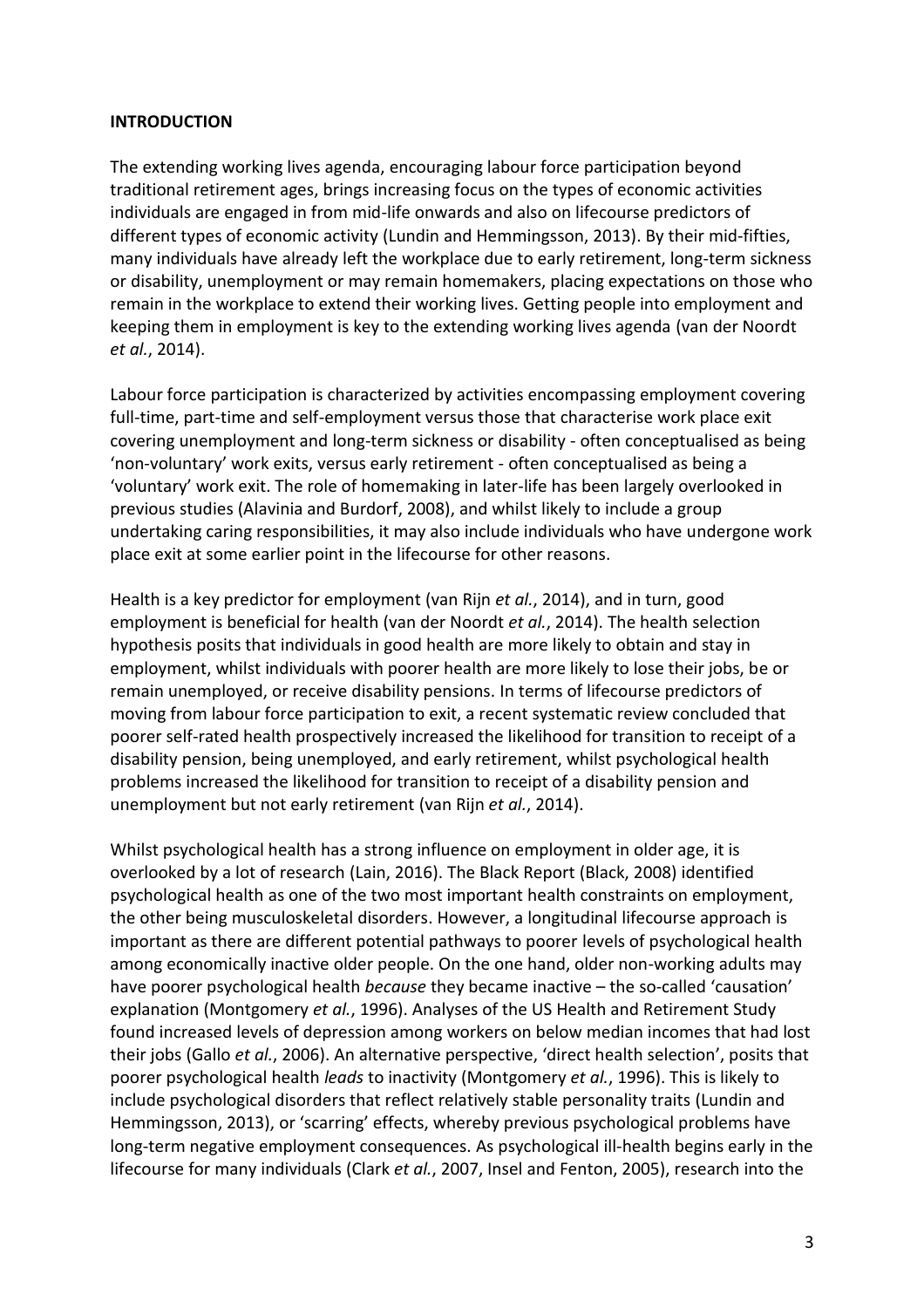long term effects of psychological problems from childhood/early adulthood into older age is needed in order to better understand the processes at play, something that is currently missing from the literature.

Previous evidence relating early-life psychological health to labour force participation and exit is largely limited to studies examining psychological health in late adolescence or early adulthood on unemployment or disability pensions and is often restricted to male populations (Lundin and Hemmingsson, 2013, Montgomery *et al.*, 1996). Gaps in knowledge remain in relation to the role of externalizing and internalizing problems in childhood; across a broader range of economic activities in later adulthood; and for women. Previous studies also differ in length of follow-up (van Rijn *et al.*, 2014) and which adulthood time-periods are examined. Few studies take a lifecourse approach.

A number of lifecourse factors beyond health also influence labour force participation and exit such as educational attainment or cognitive ability, partnership history, and past occupational history and labour demand (Haas *et al.*, 2011, Lundin and Hemmingsson, 2013, Macnicol, 2015). Interestingly childhood and/or adulthood psychological health have been shown to be prospectively associated with educational attainment, partnership status, and past occupational history (Copeland *et al.*, 2015, Gibb *et al.*, 2011, Mojtabai *et al.*, 2015, Veldman *et al.*, 2015), suggesting that these lifecourse factors may explain associations between psychological health and labour force participation and exit in later adulthood. Associations between psychological health and labour force participation and exit may also be confounded by lifecourse socioeconomic status, education (own and parent), and childhood adversity (Clark *et al.*, 2010, Henderson *et al.*, 2012, Lorant, 2003, Stansfeld *et al.*, 2011).

The existing literature has very little to say about lifecourse predictors of being a homemaker, perhaps because of the previous neglect of women in workforce research. Most studies do not include this type of economic activity in their analyses, despite high numbers of homemakers in the older adult population (DWP, 2014). The implicit assumption is that the inactivity of homemakers is related to male-breadwinner norms among the older population. What has not been examined is whether earlier psychological problems influence inactivity as a homemaker. Consequently it is harder to reflect upon policies that would positively support increased employment among this group.

It is also important to acknowledge gender as a potential moderator of associations between psychological health and labour force participation and exit: prevalence rates for different types of disorders across childhood and adulthood differ by gender (Green *et al.*, 2005, McManus *et al.*, 2009), and there are also gendered patterns of economic activities (Loretto and Vickerstaff, 2011).

This paper examines whether childhood and adulthood psychological ill-health are associated with labour force participation and exit at 55 years. We examine whether associations differ by gender; for internalizing versus externalizing problems in childhood; and for early adulthood versus later adulthood psychological distress. We also examine whether the associations observed for childhood psychological health, are influenced by adulthood covariates including psychological ill-health, education, number of partnership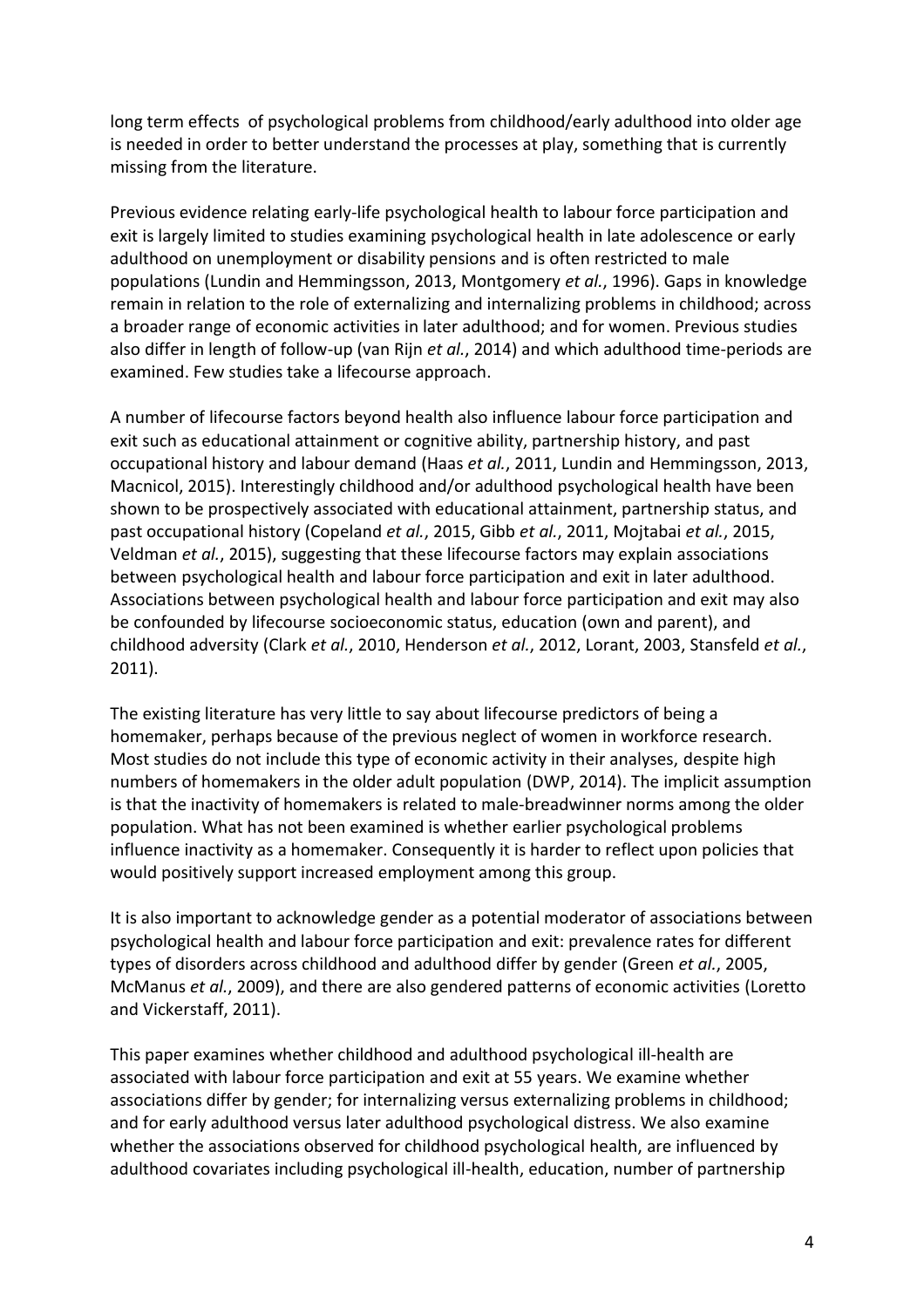separations, current partner's labour force activity, number of children, length of time homemaking, and unemployment history.

#### **METHOD**

#### *Sample*

Data were from the National Child Development Study, a cohort of 98% of births in England, Scotland and Wales during 1 week in March 1958 (n=18,558). Information was obtained from parents and teachers at 7, 11 and 16 years and by participant interviews at ages 7, 11, 16, 23, 33, 42, 45, 50 and 55 years. Analyses are based on 9137 participants who took part in the 55-year survey: response rate 82.5% of the invited sample (n=11,070), representing 49.2% of the original cohort population. Ethical approval for the 55y survey was granted by MREC London Central (12/LO/2010).

#### *Measures*

#### *Labour force participation and exit at 55y*

Labour force participation or exit was self-reported at 55y, with participants reporting their main activity as full-time employed (self-employed or employed), part-time employed (selfemployed or employed), unemployed, retired, permanently sick (defined as being long-term sick or disabled), or homemaker/other (self-defined as either looking after home/family or something else (including n=31 temporary sick)). Cohabiting participants reported their partner's current labour force participation, using a similar question.

#### *Lifecourse psychological health*

Internalizing and externalizing problems were measured at ages 7, 11 and 16 years using the teacher-report Bristol Social Adjustment Guides and Rutter Scales (Elander and Rutter, 1996, Rutter, 1967, Rutter, 1970). Internalizing problems comprised symptoms including depression, worry, withdrawal; externalizing problems comprised symptoms including hostility, disobedience, aggressiveness, bullying. These scales have demonstrated reliability in this cohort (Clark *et al.*, 2007). Counts of the number of reports of internalizing and the number of reports of externalizing problems across the childhood period (7y, 11y & 16y, inclusive) were derived.

Psychological health at ages 23, 33, 42, and 50 years was assessed using the Malaise Inventory (Rodgers *et al.*, 1999), which assesses psychological and somatic symptoms. This paper uses the 9-item version, where a score of 4 or higher denotes a high level of distress (Brown *et al.*, 2010). Counts of the number of reports of malaise across the adulthood period (23, 33, 42 or 50y), in early adulthood (23 or 33y) or in later adulthood (42 or 50y) were derived.

#### *Lifecourse covariates*

Social position was assessed using the Registrar General's Social Class measure (I=Professional; II=managerial, and technical occupations; IIInm=skilled non-manual occupations; IIIm=manual occupations; IV=partly skilled occupations; v=unskilled occupations) in childhood at age 7 (for the Father) and in adulthood (23y, 33y, 42y, 50y) (OPCS, 1980). Highest educational qualification was self-reported at 33y. The number of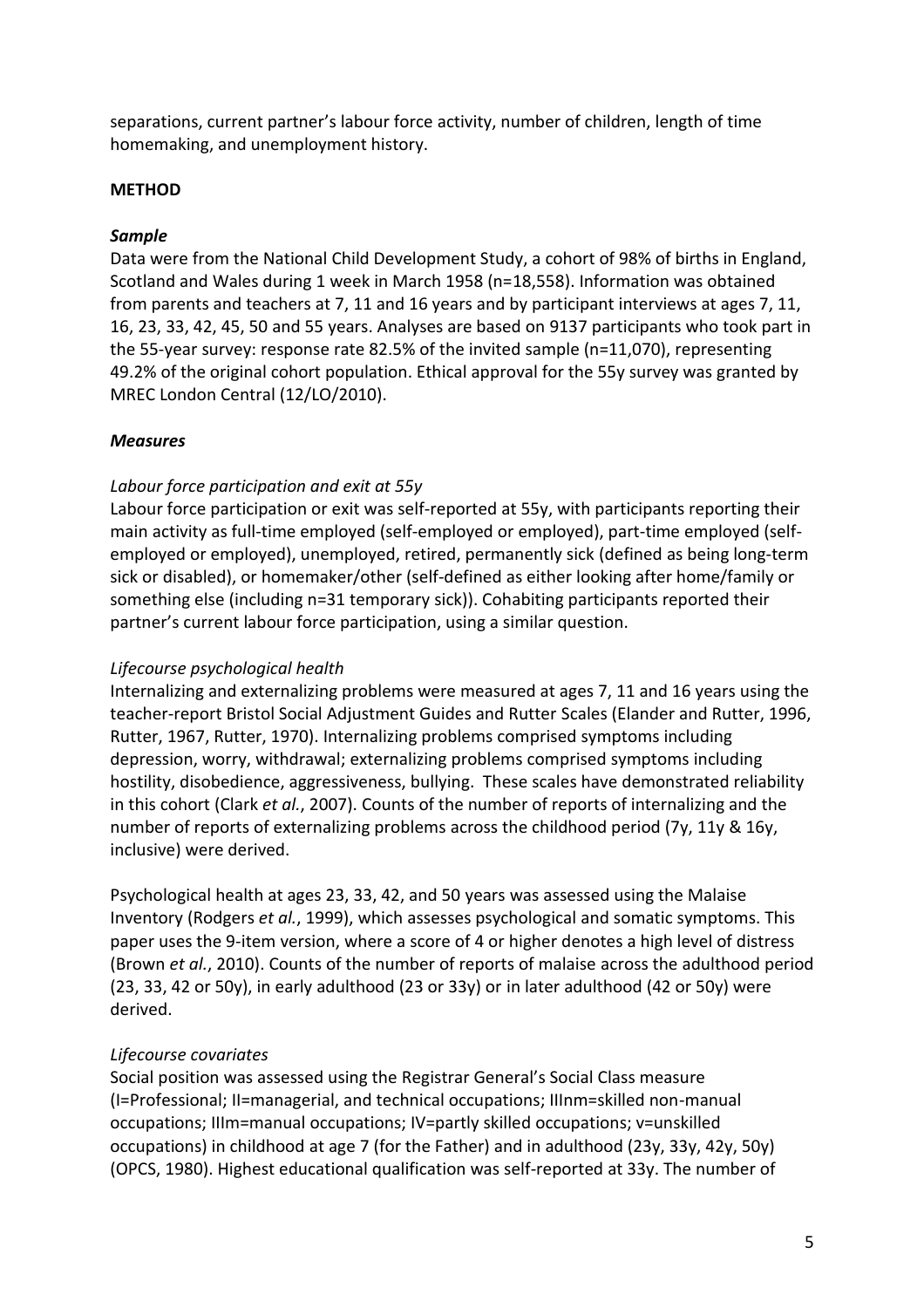children the participant had across adulthood was reported at 55y. A count of times the participant had been unemployed (having no employment and seeking paid work as opposed to undertaking other non-working activities such as homemaking) from 16y to 42y was derived from the activity histories available from 1974-2009 (Hancock *et al.*, 2011a). For further details see (Stansfeld *et al.*, 2016). The number of months of homemaking activity reported over this period was also calculated. A count of the number of separations from a cohabiting partnership from 16y to 42y was derived from the partnership histories for the period 1974-2008 available for the cohort (Hancock *et al.*, 2011b).

#### *Missing data*

With over five decades of data collection, missing data needs to be addressed in the datasets. Non-participation at 55y was significantly predicted by childhood and adulthood psychological health, being male, lower social class and educational qualifications. Within our cohort of participants in the 55y survey, missing data ranged up to 21.1% for individual variables (not derived count variables). Missing data patterns were explored and "Missing At Random" (MAR) (Rubin, 1987) was assumed. We imputed the data using multiple imputation by chained equations in Stata's ICE package (StataCorp, 2015). Interaction terms between gender and the psychological health outcomes were passively imputed. The imputation model was chosen to be congenial (Meng, 1994) with the most saturated model of interest and hence included all the lifecourse psychological health and covariates described in the method, along with labour force participation and exit at 55y. Due to lack of data relating to the partner, partner labour force participation was not imputed reducing the sample size (n=137), leaving a sample of n=9010 for imputation. We created 25 imputed datasets, using 100 cycles and checked the convergence of the imputation algorithm.

#### *Statistical analysis*

A series of unadjusted and adjusted multinomial regression analyses were conducted to examine associations between the counts of childhood and adulthood psychological illhealth measures and labour force participation and exit at 55y. These regression analyses compared the relative risks for being part-time employed, unemployed, retired, permanently sick, and homemaker/other with the full-time employed reference group. Models for childhood psychological ill-health were adjusted for Father's social class at 7y, gender, and marital status at 55y. Models for adulthood psychological ill-health were adjusted for gender, number of times in manual social class in adulthood, and marital status at 55y. Interactions of childhood and adulthood psychological ill-health with gender were examined: analyses were stratified by gender if the interaction term was significant ( $p \le 0.05$ ) and adjusted for gender if not.

We were unable to run causal mediation estimates, as the data are multinomial categorical (Hicks and Tingley, 2011). To explore, whether the associations for childhood psychological health were influenced by adulthood factors, firstly, the association of each adulthood factor (number of children in the household; number of months of homemaking; partner's labour force participation or exit; educational qualifications; number of times unemployed; and number of partnership separations) with labour force participation and exit were examined. Secondly, each adulthood factor was entered individually to examine whether associations of childhood psychological health on labour force participation and exit at 55y became nonsignificant (p>0.05).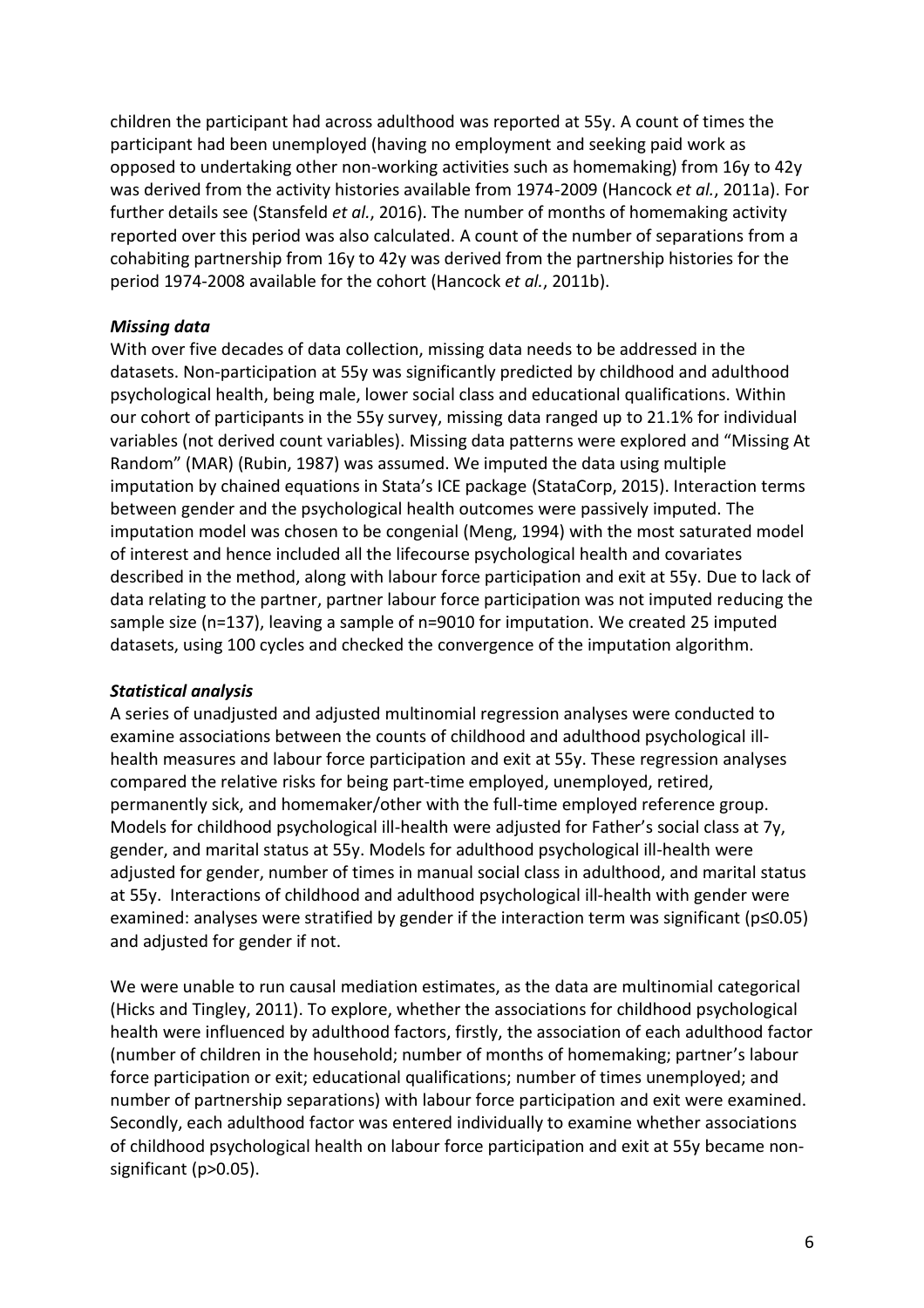Data were analysed with Stata Version 14 (StataCorp, 2015).

#### **RESULTS**

At 55y, 81.2% reported labour force participation (61.5% full-time employed or selfemployed and 19.7% part-time employed or self-employed), leaving 18.8% who were out of the work-force (2.8% unemployed, 5.2% permanently sick, 3.3% retired, and 7.5% homemaker/other (made up of 81.8% homemakers, 4.7% temporary sick and 13.5% other)) (see [Table 1\)](#page-12-0).

[Table 2](#page-15-0) shows that after adjustment for gender, father's social class at 7y, and marital status at 55y internalizing problems and externalizing problems in childhood both increased the risk for being unemployed, permanently sick, and homemaking/other. Risk for permanent sickness and homemaking/other increased with the count of internalizing problems; one or two reports of internalizing problems in childhood increased risk for unemployment. Risk for permanent sickness increased with the count of externalizing problems; one or three reports of externalizing increased risk of unemployment; and two or three reports of externalizing increased risk for homemaking/other. No gender interactions were observed between the childhood psychological health measures with labour force participation or exit at 55y.

[Table 3](#page-16-0) shows that after adjustment for gender, adulthood social class, and marital status at 55y, risk for being unemployed increased with the count of malaise in adulthood, as did risk for permanent sickness and homemaking/other. Risk for being retired was borderline significantly associated with one count of malaise in adulthood (RR=1.44 95%CI 1.01-2.05).

Comparing the risk for those with malaise in early adulthood (23/33y) with later adulthood (42/50y) similar associations were seen for an increase in risk for unemployment and homemaking/other but the risk was smaller, but still sizeable, for permanent sickness in early adulthood than in later adulthood.

Some gender differences in associations between the adulthood psychological health and labour force participation and exit at 55 years were observed [\(Table 3\)](#page-16-0). Reporting malaise at both 23y and 33y increased risk for working part-time for men (RR=2.91 95%CI 1.16-7.30); reporting malaise at both 42y and 50y increased risk for working part-time for men (RR=2.13 95%CI 1.23-3.70). [Table 3](#page-16-0) also shows that men experiencing malaise at both times either in early adulthood or in later adulthood show greater risk of being permanently sick or homemaking/other at 55y, compared with women but the risks were sizeable for both genders.

[Table 4](#page-17-0) shows that many of the associations between childhood psychological ill-health and labour force participation and exit at 55y were statistically significant after additional adjustment for the count of malaise in adulthood. Internalizing problems in childhood were significantly associated with increased risk for unemployment and permanent sickness. Experiencing three reports of externalizing across childhood was associated with increased risk for being unemployed, being permanently sick and homemaking/other.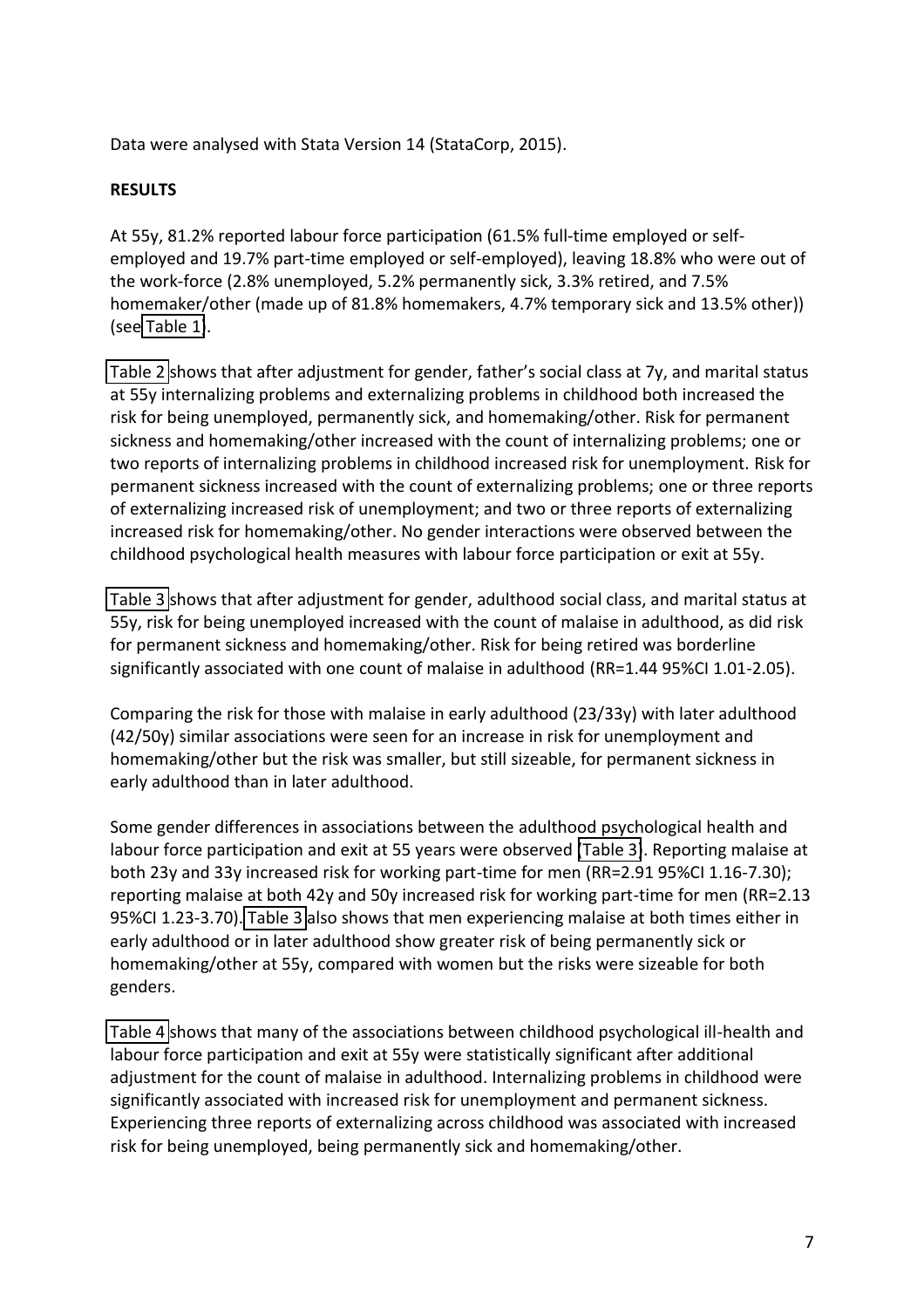Table 5 shows that labour force participation and exit was associated with number of children in the household, current partner's labour force participation and exit, number of partnership separations, number of periods of unemployment, educational qualifications, and months of homemaking. These adulthood factors were individually added to the childhood psychological health models. Adjustment for these factors hardly changed the estimated coefficients (results not shown), with the exception of the model adjusting for educational qualifications (see [Table 6\)](#page-20-0), which influenced some but not all of the associations. One or two reports of internalizing in childhood was associated with increased risk for unemployment (RR=1.59 95%CI 1.12, 2.25; RR=2.37 95%CI 1.48, 3.79) and permanent sickness (RR=1.32 95%CI 1.00, 1.74; RR=1.48 95%CI 1.00, 2.17). Three reports of externalizing in childhood was associated with increased risk for unemployment (RR=2.26 95%CI 1.01, 5.04), permanent sickness (RR=2.63 95%CI 1.46, 4.73) and for homemaking/other (RR=1.95 95%CI 1.00, 3.78).

#### **DISCUSSION**

#### *Summary of the evidence*

Using prospective data over 55 years, this study found that childhood and adulthood psychological ill-health were both associated with work place exit at 55y in terms of unemployment, permanent sickness and homemaking/other. Childhood and adulthood psychological ill-health were not associated with early retirement at 55y.

#### *Adulthood psychological health*

This study found robust associations between malaise in adulthood and unemployment, permanent sickness and homemaking/other, confirming that adult mental health is a key predictor of labour force exit (van Rijn *et al.*, 2014). Just one count of malaise in adulthood increased risk for these outcomes, and there was a dose-response relationship between episodes of malaise and the increase in risk. Previous studies have found that poor psychological health predicts unemployment over several months (Kaspersen *et al.*, 2016a) but also over many years (Kaspersen *et al.*, 2016b). We found that malaise at any time in adulthood predicted unemployment many years later, with follow-up encompassing five to 32 years. Adulthood psychological health did not predict early retirement, supporting the conclusion of a recent systematic review (van Rijn *et al.*, 2014).

Previous studies of disability pension receipt, an outcome similar to our measure of permanent sickness, show robust associations with mental health in both the short (Overland *et al.*, 2008) and the long-term (Knudsen *et al.*, 2010, Mykletun *et al.*, 2006). A Norwegian study found that individuals in receipt of disability benefit for mental ill-health were awarded this at a significantly younger age (46y) than those in receipt of disability pension for musculoskeletal disorder (55y) (Knudsen *et al.*, 2012). We found larger associations between malaise in later adulthood and permanent sickness, probably reflecting the closer timeframe between ill-health and transition to permanent sickness status: this may also reflect stress associated with the period leading up to the transition to permanent sickness status (Overland *et al.*, 2008). Previous studies suggest that recipients of disability benefits have poorer perceived health compared to both the employed and unemployed (Overland *et al.*, 2006); our findings may indicate that poorer perceptions of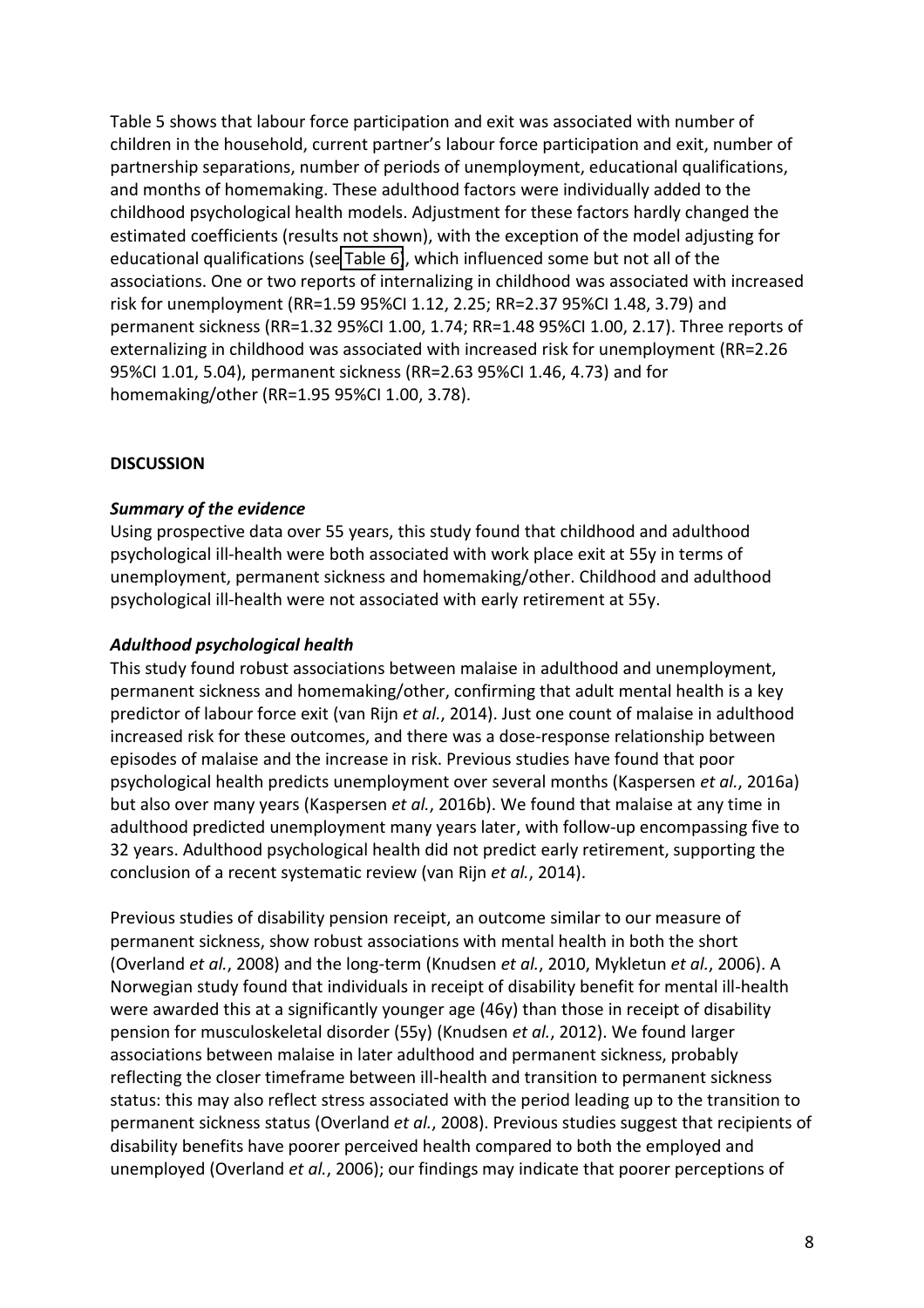health may be present much further back in the lifecourse and that return to work schemes should consider additionally focusing on patients' perceptions of their health, as suggested by Overland *et al.,* (2006).

Few studies examine lifecourse predictors of being a homemaker in later adulthood. In this study, participants describing themselves as 'homemakers/other' self-defined their main activity as looking after the home/family, being temporarily sick or disabled, or something else. However, the majority of this group were looking after the home/family (>80%). As participants selected which category described their main activity, those describing themselves as homemakers are not able to say they are in full-time or part-time employment, or that they are unemployed. The European Survey on Health and Aging in Europe (SHARE) found that being a homemaker at age 50-64 was predicted by poorer health, lower education and depression (Alavinia and Burdorf, 2008). Our findings support the hypothesis that poorer mental health at any stage of adulthood predicts homemaking in later adulthood. Homemaking is predicted by factors that also predict other 'non-voluntary' work exits such as permanent sickness and unemployment. It is likely that the roles and activities of individuals who describe themselves as homemakers vary and may include some individuals who are not working for health related reasons. Psychological ill-health in homemakers may reflect stress associated with caring duties for offspring or older relatives (Stansfeld *et al.*, 2014); conversely, homemaking may be a less-stigmatizing label used by some who are vulnerable to psychological distress. Kaspersen et al highlighted the need for policy to focus on the health of out of work individuals, including the provision of support, preparing individuals for re-employment. Our findings suggest that the group of out of work individuals could be widened to include some homemakers, who may also qualify for reemployment schemes (Kaspersen *et al.*, 2016b).

Our findings suggest that men may be more likely to undertake part-time employment at 55y if they have malaise at both time-points in either earlier or later adulthood, although this finding needs replicating in other cohorts. This may reflect an agreement for more flexible working conditions for those who know they experience poor psychological health. Few studies to date examine part-time work in male populations.

#### *Childhood psychological health*

Psychological influences on labour force exit have their origin further back in the lifecourse. Childhood psychological health did not show associations with part-time employment or early retirement but was a significant distal factor for unemployment, permanent sickness and homemaking/other in later adulthood.

Few studies track childhood psychological health onto a range of labour force activities beyond early adulthood (Henderson *et al.*, 2009). Analyses of the Great Smoky Mountains cohort found that childhood psychiatric disorders predicted inability to keep a job, quitting multiple jobs and being dismissed up to 25y (Copeland *et al.*, 2014, Copeland *et al.*, 2015). Our findings suggest that the effects of childhood psychological problems extend further into the lifecourse. We have not examined further childhood factors, such as childhood adversity, trauma and neglect which might plausibly account for or precede the effect of childhood psychological health on mid-life labour force participation and exit. Copeland *et al.*, (2015) found that childhood psychiatric disorder was associated with poorer outcomes in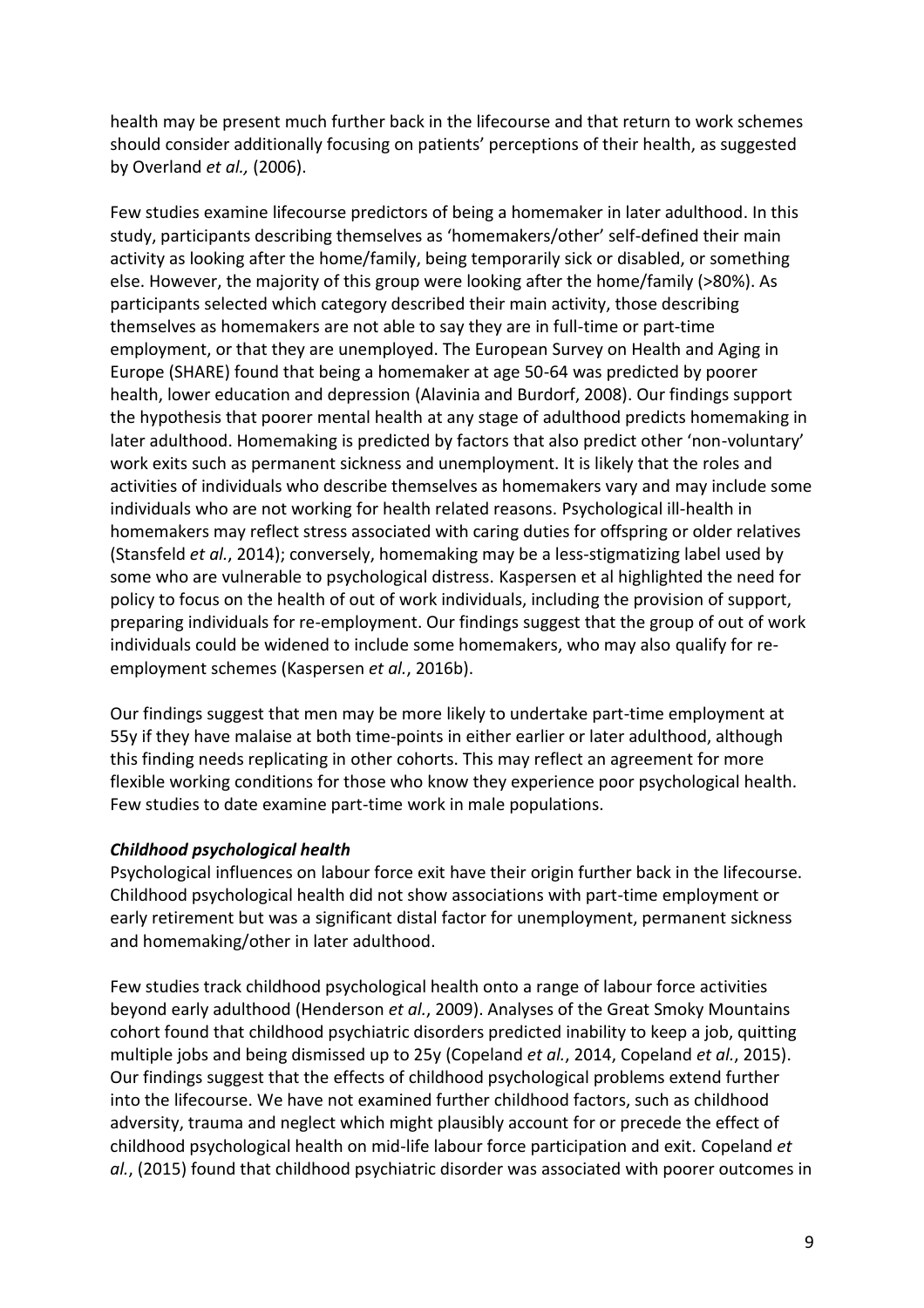early adulthood, including educational outcomes, and this resulted in a disrupted transition to adulthood likely impacting on achieving good working conditions and higher status occupations. Due to the categorical multinomial nature of our data, we cannot assess whether education mediates the association between childhood psychological health and labour force activity. Previous studies demonstrate the importance of education and cognitive ability for labour force exit in early and later adulthood (Henderson *et al.*, 2012, Sörberg et al., 2014). Targeting both childhood psychological health and educational outcomes might be beneficial for the extending working lives agenda. This proactive approach focusing on primary prevention of psychological ill-health and education as a means of reducing risk for labour force exit, contrasts with the popular reactive model focusing on better detection and treatment of adult mental health problems in occupational settings (Black, 2008, Health and Safety Executive, 2007).

One or two counts of internalizing problems increased risk for unemployment and permanent sickness at 55y. Previous studies have found that multiple episodes of internalizing disorders in childhood are associated with greater risk of long-term psychopathology across the lifecourse (Clark *et al.*, 2007, Colman *et al.*, 2007), indicating one pathway for the effects observed on labour force exit. Reporting externalizing at all three time-points in childhood was a significant risk factor for unemployment and permanent sickness at 55y, confirming previous reports of associations between childhood externalizing problems and poorer health in early adulthood (Odgers *et al.*, 2007). Three reports of externalizing reflects lifecourse persistent externalizing problems (Odgers *et al.*, 2008) and is indicative of clinically-relevant, more severe symptomatology and vulnerability: these findings identify a population that could be the focus on interventions in relation to labour force participation. One or two reports of externalizing problems are hypothesized not to increase risk as this is normative behavior in adolescence (Moffitt, 1993). Childhood psychological health may have a direct influence on labour force exit, but factors such as childhood parenting experiences, personality and coping styles, and inequalities in access to treatment may explain these relationships.

It was not possible to examine the role of potential mediators of the association between psychological health and labour force exit. Possible mediators include educational attainment, partnership history and occupational history (Copeland *et al.*, 2015, Gibb *et al.*, 2011, Haas *et al.*, 2011, Lundin and Hemmingsson, 2013). Valid statistical methods for examining mediation using multinomial categorical data are not yet available (Richiardi *et al.*, 2013). We have therefore been limited to treating these adulthood factors as covariates, rather than mediators, which may bias our results and conclusions (Richiardi *et al.*, 2013).

#### *Limitations & strengths*

This study had several limitations. Labour force participation and exit at 55y was selfreported with participants categorising their main economic activity: such a question may not reflect increasingly diverse multi-occupational patterns in later adulthood. Descriptors of different out-of-work statuses are subjective and may plausibly be influenced by psychological health. The capacity restrictions on current multiple imputation software meant that we had to collapse the categories for homemakers and other together for analyses purposes. Further, imputation was restricted to individuals who participated in the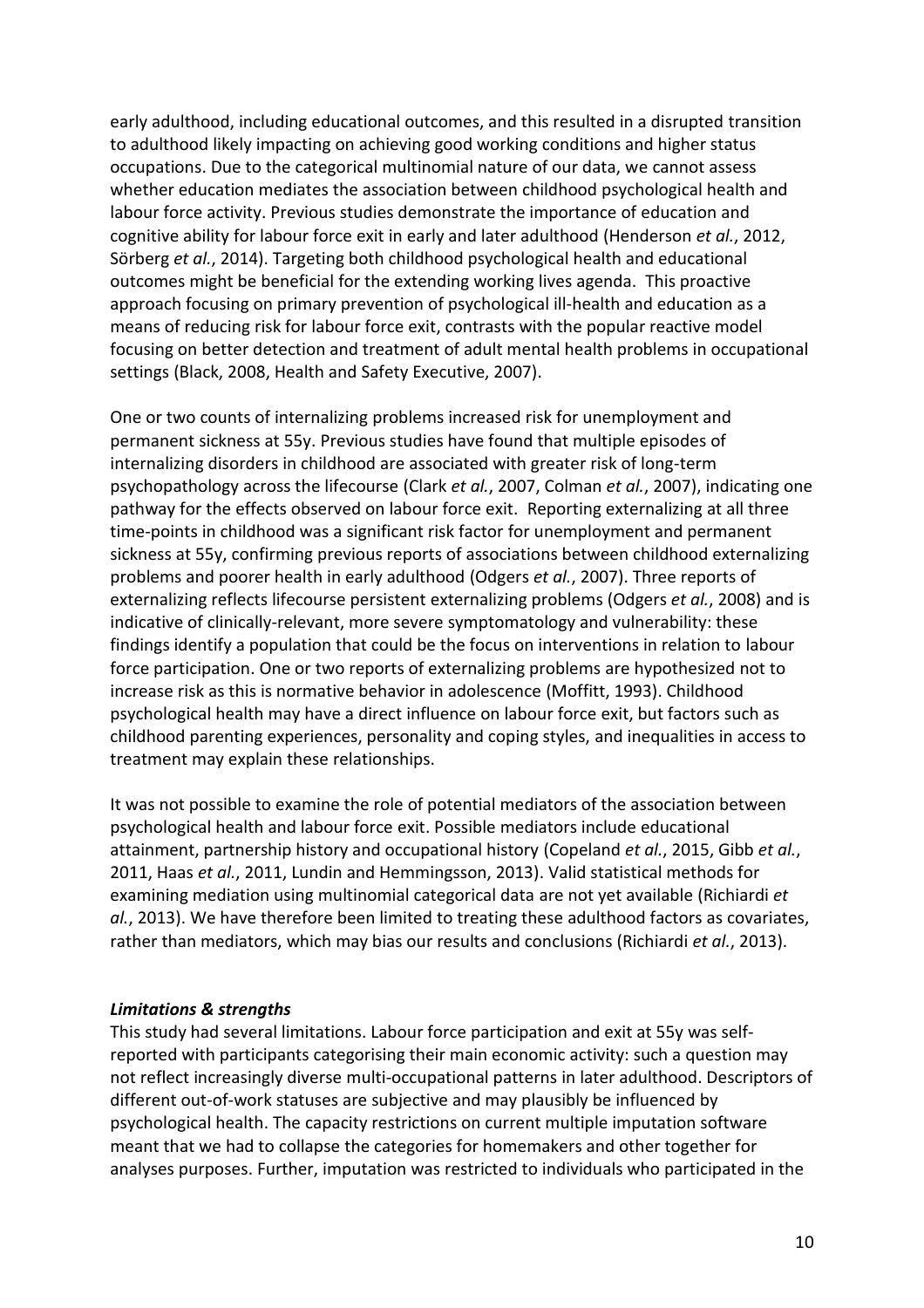55-year study, meaning that the findings are based on analyses of 50% of the original birth cohort population. This may limit generalizability of the findings and may result in overtly conservative findings as those with poorer health and greater social disadvantage may be missing from the dataset. We lacked power to explore participants on temporary sick leave. Adulthood psychological health was self-reported using a symptom scale not a clinical diagnostic measure. We have not accounted for temporal and reciprocal relationships that may exist between psychological health and permanent sickness.

Strengths include: the use of multi-informant data over 55 years; multiple imputation to address missing data; examination of a broad range of labour force participation and exit outcomes not restricted to a working or all male population; taking a range of adulthood lifecourse factors into account which might influence associations between psychological health and labour force participation at 55y.

#### *Conclusions*

Success of the extending working lives agenda depends on getting people into, and keeping them in, employment (van der Noordt *et al.*, 2014). It is notable that psychological problems across the lifecourse, including during childhood, significantly reduce the likelihood of working in older age. It was previously known that psychological problems *in older* age were associated with an increased likelihood of not working (Black, 2008). However, until now the long-term impact of childhood mental health on employment in older age was not empirically established. The provision of support for those with mental health problems at different life-stages could therefore be a dimension of attempts to extend working lives (on the development of policy interest in mental health and employment see (Irvine, 2013)). The UK Government's *Fuller Working Lives Framework for Action* (DWP, 2014), which is aimed at increasing employment among older people, indicates that the government will pilot the provision of increased psychological support for benefit claimants. More generally, the UK government has committed to having a 'parity of esteem' between mental and physical health. A key innovation has been the 'Improving Access to Psychosocial Therapies' (IAPT) programme, which has increased provision of therapies for those with depressive and anxiety disorders. Evaluations of IAPT suggest that 'Nationally, of [adult] people that finished a course of treatment in IAPT, 45% recover... and a further 16% show reliable improvement' (Fonagy and Clark, 2015). These results are encouraging, and hopefully modest employment increases among participants found in early evaluations (Clark *et al.*, 2009) could signal sustained improvements in labour market outcomes more generally. However, our study highlights the importance of childhood mental health on employment in older age. The Children and Young People's IAPT has found less obvious success, and there is a need to continue examining how improvements in childhood mental health can be made (Fonagy and Clark, 2015). Mental health interventions in schools is mooted as an area where more could be done (Fazel *et al.*, 2014).

As noted above, a particular focus has thus far been on the benefits of providing therapies for inactive people on benefits (DWP, 2014). However, population ageing means that governments will want to maximise employment among 'the working age population' more generally, in order to off-set the costs associated with an increased population of older people. This will most likely mean increasing employment among 'homemakers' (Altmann, 2015). Historically, there has been little examination of why large numbers of older women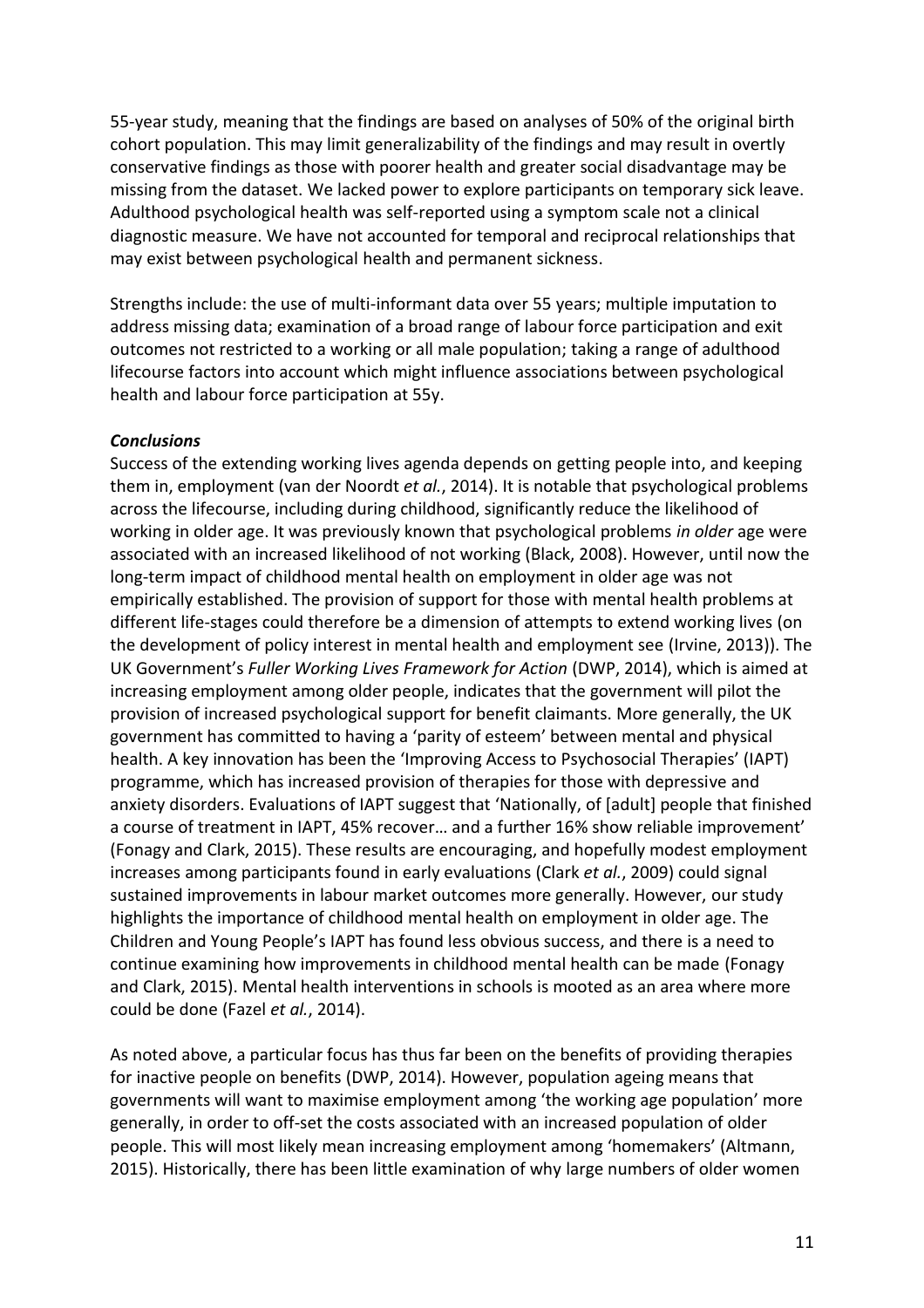<span id="page-12-0"></span>are in this category. Our analysis suggests that mental health problems earlier in the lifecourse are significantly associated with being an economically inactive 'homemaker' for people in their mid-fifties. If policy is to increase employment among this group, it has to do more to provide and promote mental health services for those with limited connections to the labour market, including homemakers.

#### **Funding**

This work was funded by the Uncertain Futures: Managing Late Career Transitions and Extended Working Life project by the ESRC [ES/L002949/1] (Sarah Vickerstaff, Charlotte Clark, David Lain).

Stephen Stansfeld, Ewan Carr, Jenny Head, and Charlotte Clark are supported by joint funding from the Economic and Social Research Council and the United Kingdom's Medical Research Council, under the Lifelong Health and Wellbeing Cross-Council Programme initiative [ES/L002892/1].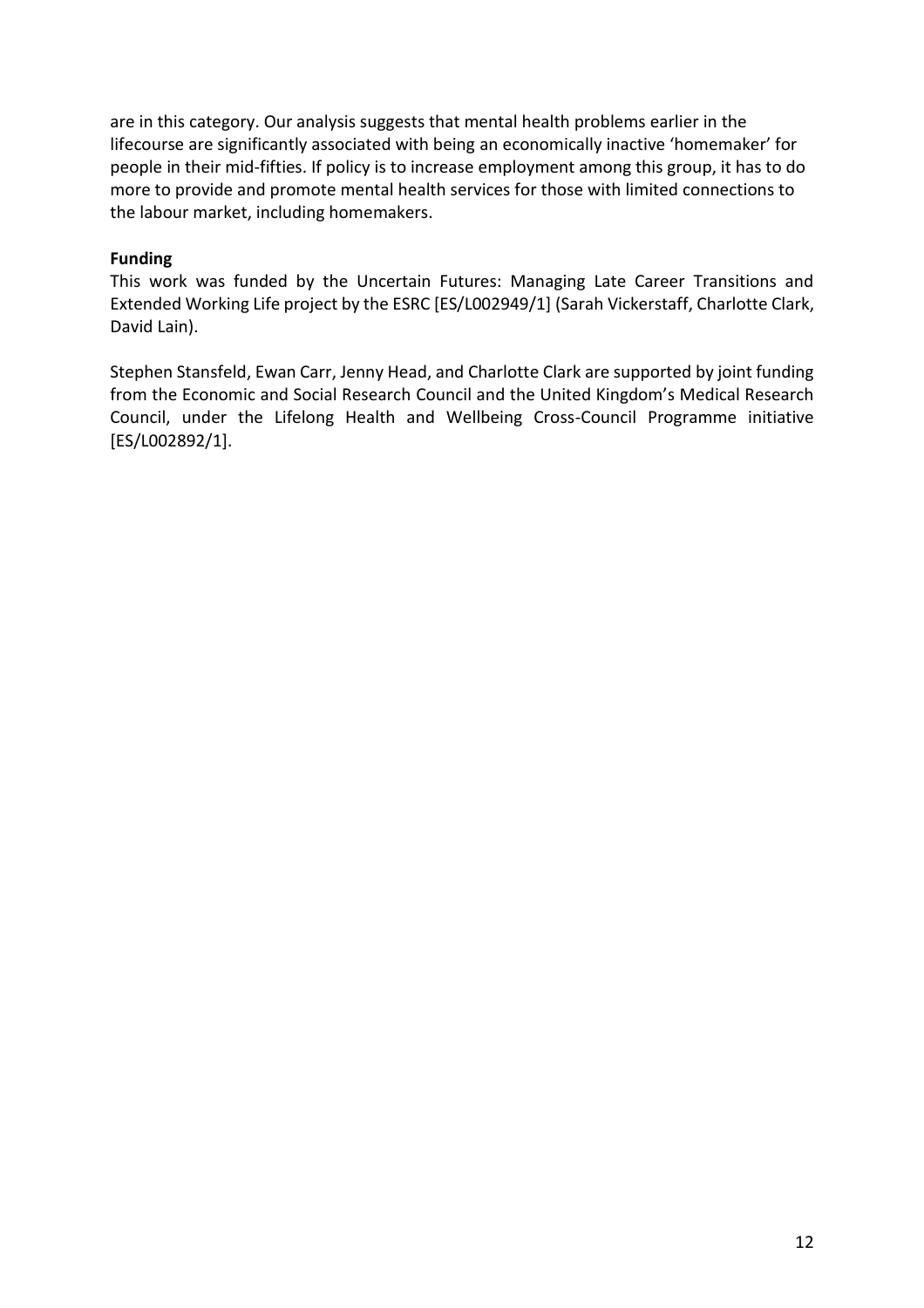|                           | <b>Measure</b>                            | $\mathsf{N}$     | % Missing |
|---------------------------|-------------------------------------------|------------------|-----------|
|                           |                                           | <b>Unimputed</b> |           |
|                           | <b>OUTCOME AND MENTAL HEALTH MEASURES</b> |                  |           |
| Employment at 55          | Full Time (employed or self-              |                  |           |
|                           | employed)                                 | 5466             | 1.32%     |
|                           | Part Time (employed or self-              |                  |           |
|                           | employed)                                 | 1755             |           |
|                           | Unemployed                                | 251              |           |
|                           | Retired                                   | 291              |           |
|                           | <b>Permanently Sick</b>                   | 462              |           |
|                           | Homemaker or other                        | 666              |           |
| Count of internalizing    |                                           |                  |           |
| across ages 7y, 11y & 16y | 0                                         | 4083             | 36.96%*   |
|                           | $\mathbf{1}$                              | 1229             |           |
|                           | $\overline{2}$                            | 308              |           |
|                           | 3                                         | 60               |           |
| Count of externalizing    |                                           |                  |           |
| across ages 7y, 11y & 16y | 0                                         | 4369             | 37.33%*   |
|                           | $\mathbf{1}$                              | 930              |           |
|                           | $\overline{2}$                            | 273              |           |
|                           | 3                                         | 75               |           |
| Count of Malaise 23y/33y  | $\pmb{0}$                                 | 6095             | 24.05%*   |
|                           | $\mathbf{1}$                              | 558              |           |
|                           | $\overline{2}$                            | 190              |           |
| Count of Malaise 42y/50y  | $\pmb{0}$                                 | 6228             | 14.55%*   |
|                           | $\mathbf{1}$                              | 1016             |           |
|                           | $\overline{2}$                            | 455              |           |
| <b>Count of Malaise</b>   |                                           |                  |           |
| (23y, 33y, 42y, 50y)      | 0                                         | 4685             | 32.61%*   |
|                           | $\mathbf{1}$                              | 807              |           |
|                           | $\overline{2}$                            | 352              |           |
|                           | 3                                         | 160              |           |
|                           | 4                                         | 68               |           |
|                           | SOCIO-DEMOGRAPHIC & HOUSEHOLD FACTORS     |                  |           |
| Gender                    | Male                                      | 4373             | 0.00%     |
|                           | Female                                    | 4637             |           |
| Father's Social Class 7y  | 181                                       | 1816             | 12.49%    |
|                           | III non-manual                            | 842              |           |
|                           | III manual                                | 3387             |           |
|                           | IV, V no male head                        | 1840             |           |
| Social Class 23y          | 181                                       | 1192             | 17.48%    |
|                           | III non-manual                            | 2984             |           |
|                           | III manual                                | 1750             |           |
|                           | IV, V                                     | 1509             |           |
| Social Class 33y          | 181                                       | 2929             | 17.88%    |
|                           | III non-manual                            | 1840             |           |
|                           | III manual                                | 1361             |           |
|                           | IV, V                                     | 1269             |           |
| Social Class 42y          | 181                                       | 3332             | 19.66%    |
|                           | III non-manual                            | 1574             |           |
|                           | III manual                                | 1320             |           |
|                           |                                           |                  |           |

### **Table 1 Descriptives and missing data for people who took part in the age 55 survey (n=9010\*).**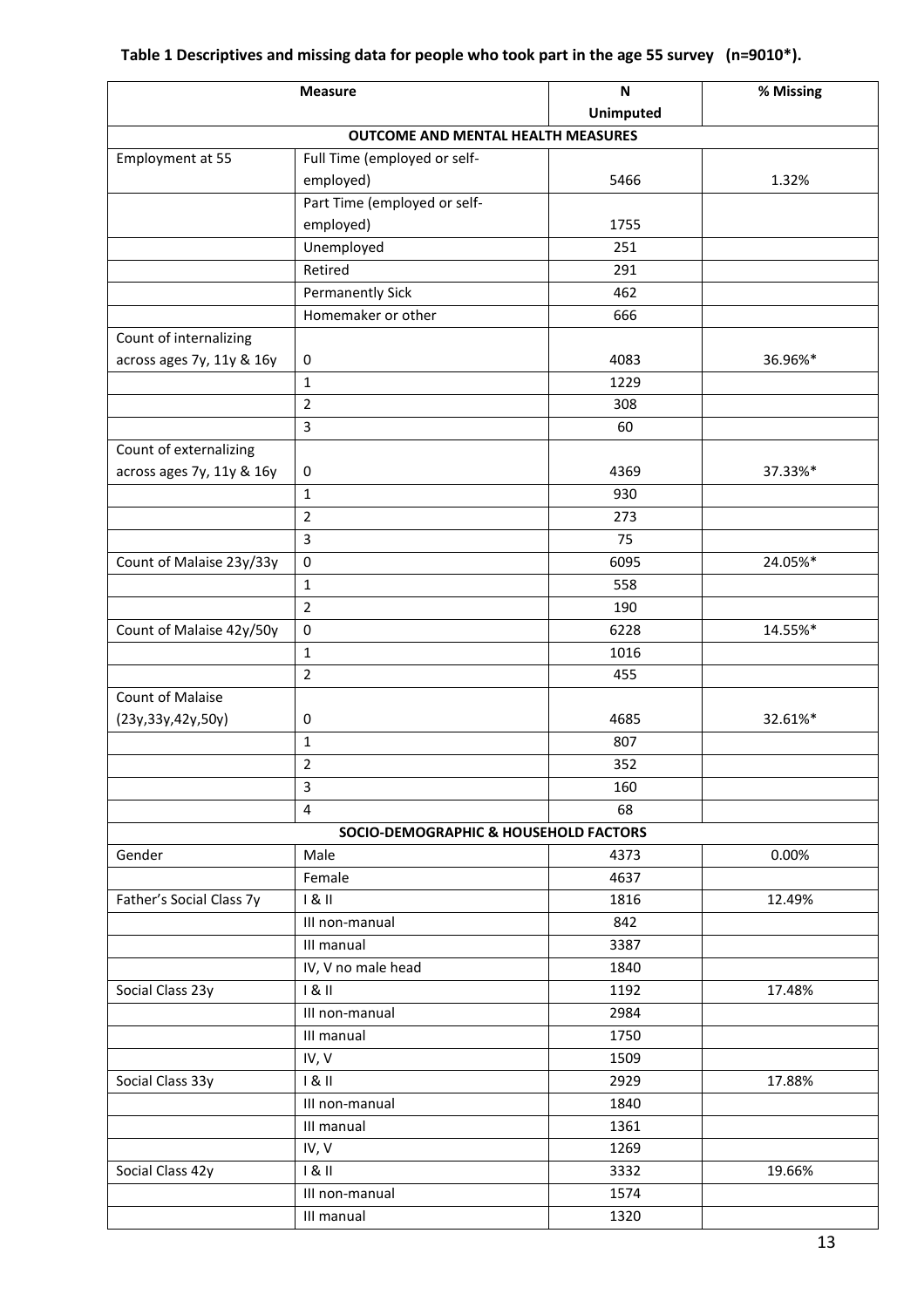|                                   | IV, V                                          | 1013 |         |
|-----------------------------------|------------------------------------------------|------|---------|
| Social Class 50y                  | 181                                            | 3506 | 21.15%  |
|                                   | III non-manual                                 | 1421 |         |
|                                   | III manual                                     | 1263 |         |
|                                   | IV, V                                          | 914  |         |
| Count of number of times          |                                                |      |         |
| in manual social class in         |                                                |      |         |
| adulthood                         |                                                |      |         |
| (III manual, IV or V)             | 0                                              | 1906 | 48.12%* |
|                                   | $\mathbf{1}$                                   | 1023 |         |
|                                   | $\overline{2}$                                 | 565  |         |
|                                   | 3                                              | 475  |         |
|                                   | 4                                              | 705  |         |
| <b>Marital Status 55y</b>         | Married, cohabiting or Remarried               | 6450 | 0.07%   |
|                                   | Single never married                           | 897  |         |
|                                   | Separated/Divorced/Widowed                     | 1657 |         |
|                                   | <b>ADULTHOOD FACTORS - POTENTIAL MEDIATORS</b> |      |         |
| Number of children                | $\mathbf 0$                                    | 1328 | 0.00%   |
|                                   | $\mathbf{1}$                                   | 1142 |         |
|                                   | $\overline{2}$                                 | 3659 |         |
|                                   | $3+$                                           | 2881 |         |
| Partner labour force              |                                                |      |         |
| participation or exit             | No partner                                     | 1924 | 0.00%   |
|                                   | Full Time employed                             | 3256 |         |
|                                   | Part time employed                             | 1096 |         |
|                                   | Full-time self-employed                        | 787  |         |
|                                   | Part time self-employed                        | 325  |         |
|                                   | Unemployed                                     | 142  |         |
|                                   | <b>Permanently Sick</b>                        | 283  |         |
|                                   | Homemaker                                      | 435  |         |
|                                   | Retired                                        | 614  |         |
|                                   | Other                                          | 148  |         |
| Number of Partner                 |                                                |      |         |
| separations                       | 0                                              | 561  | 0.00%   |
|                                   | $\mathbf{1}$                                   | 5427 |         |
|                                   | $\overline{2}$                                 | 2045 |         |
|                                   | $3+$                                           | 977  |         |
| Number of times                   |                                                |      |         |
| unemployed                        | 0                                              | 5688 | 0.00%   |
|                                   | $\mathbf{1}$                                   | 1956 |         |
|                                   | $\overline{2}$                                 | 737  |         |
|                                   | 3                                              | 313  |         |
|                                   | $4+$                                           | 316  |         |
| <b>Educational qualifications</b> |                                                |      |         |
| (33y)                             | A level or higher                              | 3803 | 14.31%  |
|                                   | O level                                        | 3417 |         |
|                                   | None                                           | 501  |         |
|                                   |                                                |      |         |
| Home making duration              |                                                | 6013 | 0.00%   |
| (months)                          | Never<br>$0 < H M < = 2$                       | 513  |         |
|                                   |                                                |      |         |
|                                   | $2$ < HM <= $5$                                | 661  |         |
|                                   | $5$ < HM <= 10                                 | 921  |         |
|                                   | HM>10                                          | 902  |         |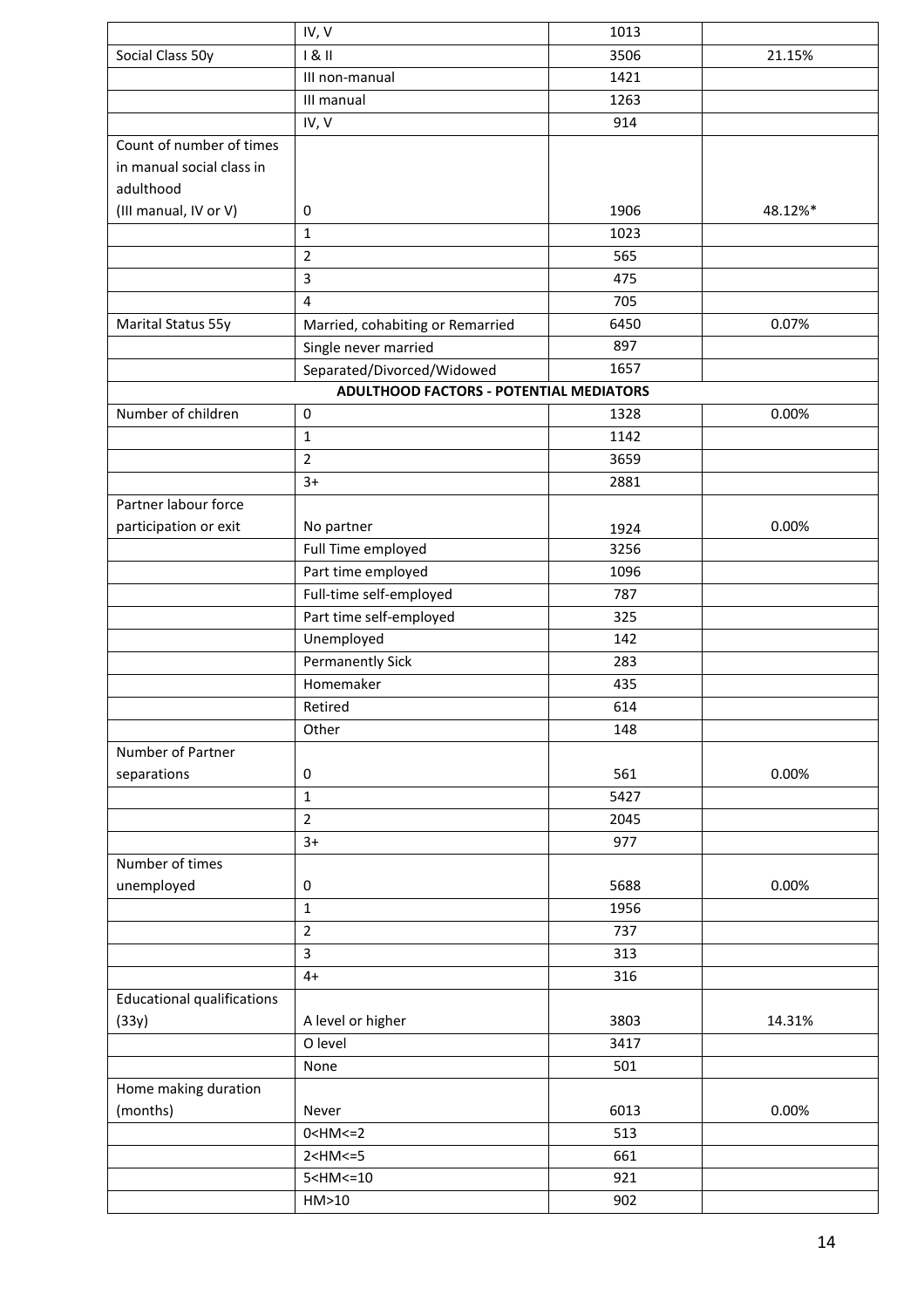\*% missing at least one of the measures used to derive this variable.

<span id="page-15-0"></span>\* excluding 137 people who were missing data on partners employment status.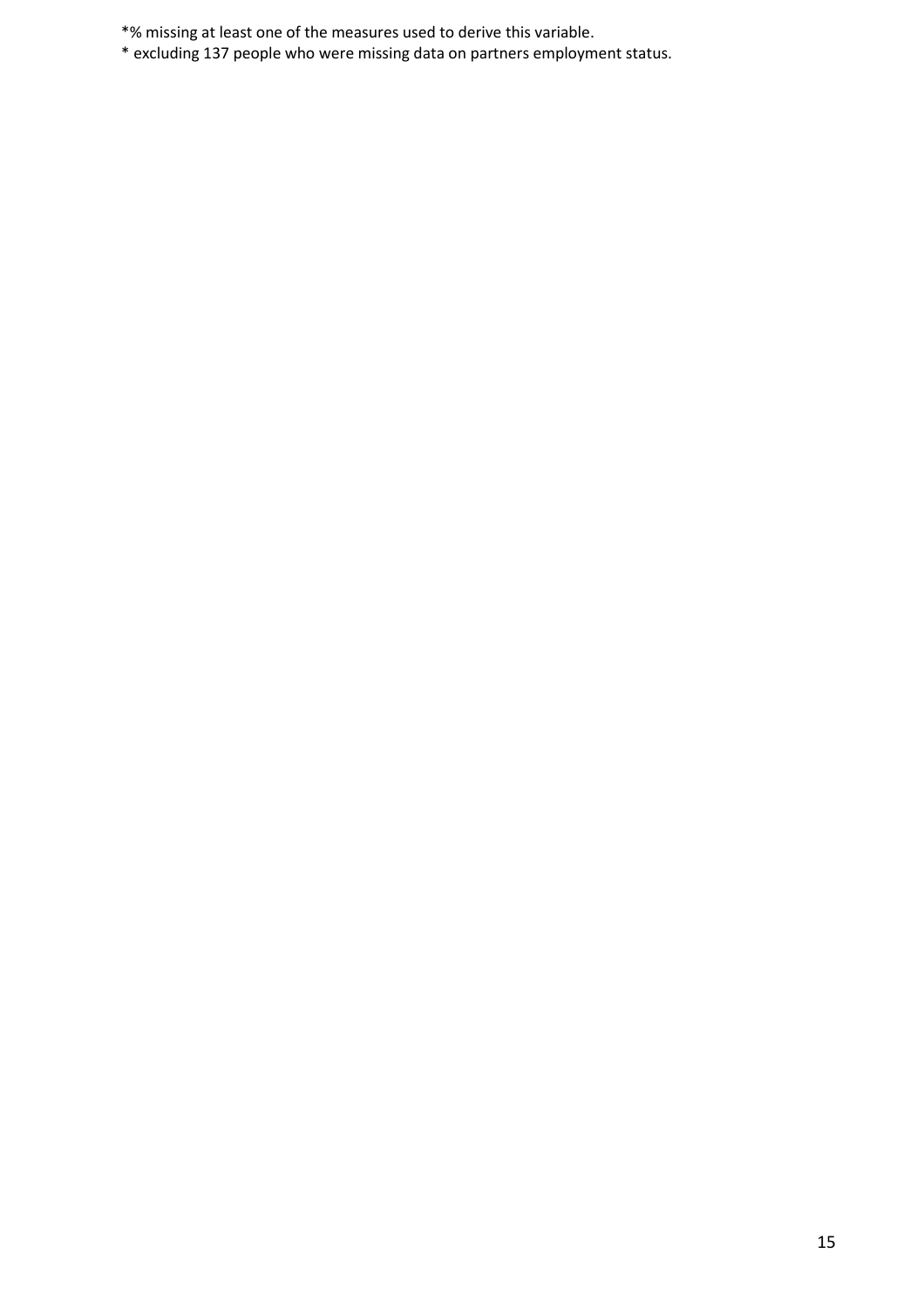|                      | Full | Part Time           | Unemployed              | Retired                                                  | <b>Permanently Sick</b> | Homemaker or other      |
|----------------------|------|---------------------|-------------------------|----------------------------------------------------------|-------------------------|-------------------------|
|                      | Time |                     |                         |                                                          |                         |                         |
|                      |      |                     |                         |                                                          |                         |                         |
|                      |      | <b>RRR (95%CI)</b>  | <b>RRR (95%CI)</b>      | <b>RRR (95%CI)</b>                                       | <b>RRR (95%CI)</b>      | <b>RRR (95%CI)</b>      |
|                      |      |                     |                         | adjusted for gender, social class 7y, marital status 55y |                         |                         |
| Count of             |      |                     |                         |                                                          |                         |                         |
| internalizing across |      |                     |                         |                                                          |                         |                         |
| ages 7y, 11y & 16y   |      |                     |                         |                                                          |                         |                         |
|                      | 1.00 | $1.16(1.00 - 1.36)$ | $1.74***$ (1.25 - 2.44) | $0.97(0.71 - 1.33)$                                      | $1.80***(1.40-2.32)$    | $1.29*(1.02 - 1.62)$    |
| $\overline{2}$       | 1.00 | $1.00(0.73 - 1.38)$ | $2.73***$ (1.73 - 4.31) | $0.66(0.33 - 1.34)$                                      | $2.46***$ (1.72 - 3.51) | $1.75***$ (1.21 - 2.53) |
| 3                    | 1.00 | $1.08(0.51 - 2.28)$ | $2.19(0.78 - 6.13)$     | n.e.                                                     | $4.25***$ (2.29 - 7.88) | $2.80**$ (1.39 - 5.66)  |
| Count of             |      |                     |                         |                                                          |                         |                         |
| externalizing across |      |                     |                         |                                                          |                         |                         |
| ages 7y, 11y & 16y   |      |                     |                         |                                                          |                         |                         |
|                      | 1.00 | $1.03(0.86 - 1.23)$ | $1.45*$ (1.02 - 2.05)   | $0.91(0.64 - 1.30)$                                      | $1.77***$ (1.36 - 2.30) | $1.24(0.97 - 1.59)$     |
|                      | 1.00 | $0.87(0.62 - 1.22)$ | $1.30(0.72 - 2.36)$     | $1.01(0.53 - 1.92)$                                      | $2.47***$ (1.70 - 3.59) | $1.78**$ (1.17 - 2.72)  |
| 3                    | 1.00 | $0.94(0.47 - 1.87)$ | $3.10**$ (1.44 - 6.66)  | $0.47(0.07 - 3.22)$                                      | $5.69***$ (3.32 - 9.75) | $2.81***$ (1.49 - 5.29) |

**Table 2 Associations between childhood psychological health and economic activity at 55y, adjusted for gender, social class at 7y and marital status at 55y (N=9010)**

<span id="page-16-0"></span>A gender interaction was explored in each model; none were significant at 5%. \*\*\*p<=0.01, \*\*p=0.01, \*p=0.05. n.e: not estimated due to low power.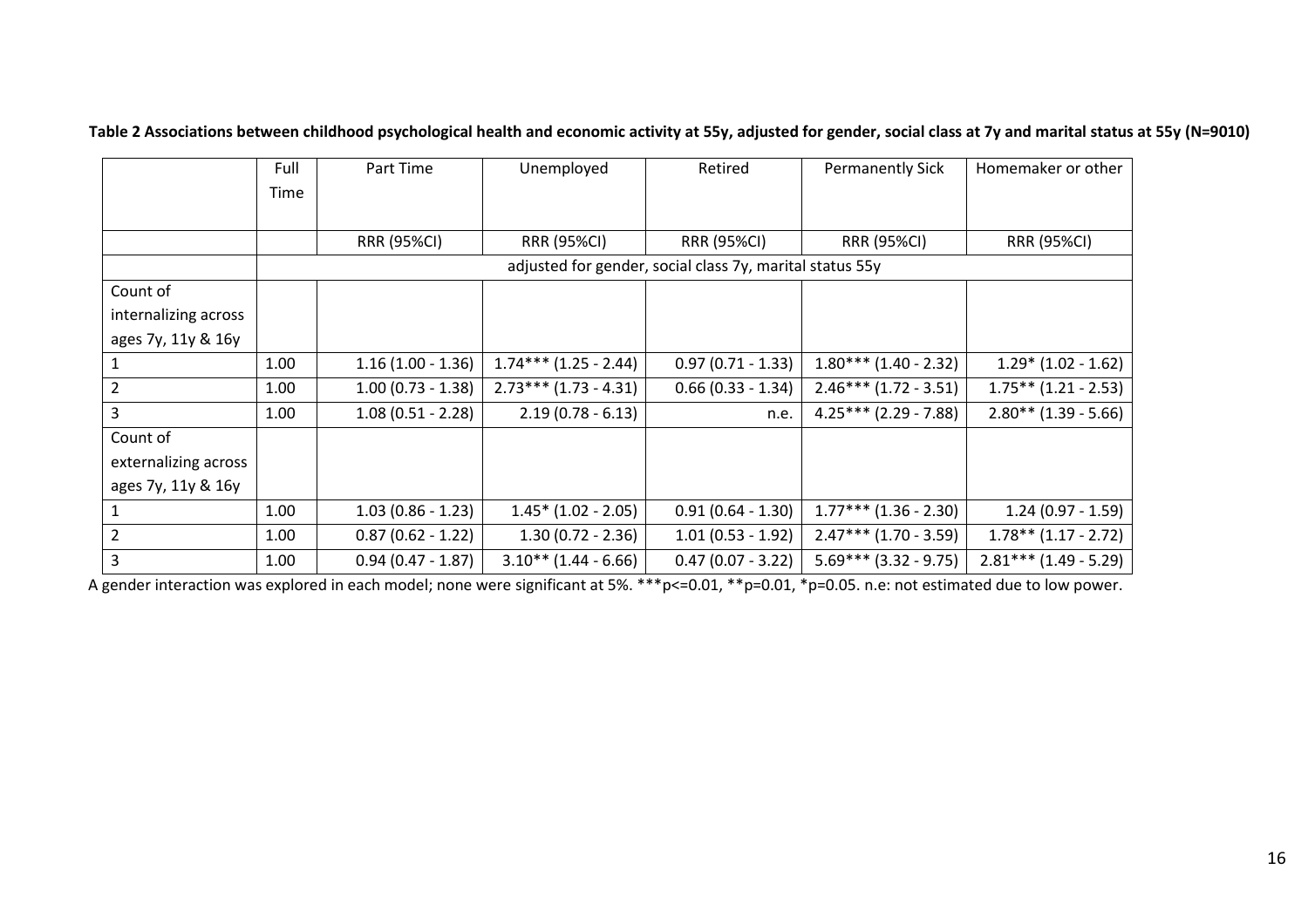|                            |                | Full | Part Time                 | Unemployed                 | Retired                                                            | <b>Permanently Sick</b>      | Homemaker or other         |
|----------------------------|----------------|------|---------------------------|----------------------------|--------------------------------------------------------------------|------------------------------|----------------------------|
|                            |                | Time |                           |                            |                                                                    |                              |                            |
|                            |                |      |                           |                            |                                                                    |                              |                            |
|                            |                |      | <b>RRR (95%CI)</b>        | <b>RRR (95%CI)</b>         | <b>RRR (95%CI)</b>                                                 | <b>RRR (95%CI)</b>           | RRR (95%CI)                |
|                            |                |      |                           |                            | Adjusted for gender, social class in adulthood, marital status 55y |                              |                            |
| <b>Count of Malaise</b>    | $\mathbf{1}$   | 1.00 |                           |                            |                                                                    |                              |                            |
| $(23y, 33y, 42y, 50y)^{a}$ |                |      | $1.15(0.96 - 1.38)$       | $1.51* (1.02 - 2.24)$      | $1.44*(1.01 - 2.05)$                                               | $4.54***$ (3.44 - 6.01)      | $1.62***(1.25-2.10)$       |
|                            | $\overline{2}$ |      | $1.17(0.89 - 1.54)$       | $2.18**$ (1.28 - 3.72)     | $1.23(0.66 - 2.28)$                                                | $7.23***$ (5.22 - 10.01)     | $1.88***$ (1.34 - 2.65)    |
|                            | 3              |      | $1.34(0.92 - 1.96)$       | $2.62**$ (1.28 - 5.35)     | $1.38(0.59 - 3.24)$                                                | $7.01***$ (4.40 - 11.17)     | $2.54***$ (1.63 - 3.96)    |
|                            | 4              |      | $1.29(0.75 - 2.23)$       | $4.14**$ (1.56 - 10.95)    | $0.51(0.07 - 3.77)$                                                | $13.62***$ (8.09 - 22.95)    | $3.56***$ (2.03 - 6.22)    |
|                            |                |      |                           |                            |                                                                    |                              |                            |
| <b>Count of Malaise</b>    | $\mathbf{1}$   | 1.00 | $1.15(0.93 - 1.43)$       | $1.73*(1.10 - 2.73)$       | $1.13(0.71 - 1.81)$                                                | $2.45***$ (1.81 - 3.32)      | $1.59***$ $(1.21 - 2.10)$  |
| $23y/33y^a$                |                |      | M: 1.53 (0.89 - 2.63)     | M: 1.83 (0.92 - 3.64)      | M: 1.23 (0.55 - 2.73)                                              | $M: 3.21***$ (1.99 - 5.19)   | M: 2.33* (1.18 - 4.60)     |
|                            |                |      | F: 1.04 (0.82 - 1.32)     | $F: 1.66 (0.89 - 3.09)$    | F: 1.05 (0.59 - 1.89)                                              | F: $2.04***$ (1.37 - 3.04)   | $F: 1.43 * (1.05 - 1.94)$  |
|                            | $\overline{2}$ | 1.00 | $1.19(0.84 - 1.69)$       | $2.60**$ (1.29 - 5.25)     | $0.84(0.31 - 2.29)$                                                | $3.87***$ (2.58 - 5.79)      | $2.32***$ (1.55 - 3.47)    |
|                            |                |      | M: 2.91* (1.16 - 7.30)    | M: 3.82* (1.19 - 12.28)    | M: 1.42 (0.21 - 9.48)                                              | $M: 4.43*** (1.91 - 10.26)$  | M: n.e.                    |
|                            |                |      | $F: 1.00 (0.69 - 1.46)$   | $F: 2.09 (0.88 - 4.99)$    | $F: 0.66 (0.21 - 2.11)$                                            | $F: 3.49*** (2.19 - 5.55)$   | $F: 2.17*** (1.43 - 3.30)$ |
|                            |                |      |                           |                            |                                                                    |                              |                            |
| <b>Count of Malaise</b>    | $\mathbf{1}$   | 1.00 | $1.15(0.96 - 1.38)$       | $1.86***$ $(1.28 - 2.70)$  | $1.47*$ $(1.03 - 2.11)$                                            | $5.07***$ (3.90 - 6.60)      | $1.90***$ (1.49 - 2.42)    |
| $42y/50y^3$                |                |      | M: 1.30 (0.87 - 1.94)     | M: 1.46 (0.83 - 2.57)      | $M: 1.17 (0.63 - 2.16)$                                            | M: $5.93***$ (4.06 - 8.67)   | $M: 2.12* (1.16-3.89)$     |
|                            |                |      | F: 1.12 (0.91 - 1.38)     | $F: 2.37*** (1.44 - 3.91)$ | $F: 1.69* (1.08 - 2.64)$                                           | $F: 4.50*** (3.16-6.42)$     | $F: 1.87*** (1.44 - 2.44)$ |
|                            | $\overline{2}$ | 1.00 | $1.33*(1.02 - 1.74)$      | $2.65***(1.60-4.40)$       | $1.19(0.62 - 2.27)$                                                | $11.14***$ (8.36 - 14.83)    | $2.52***(1.85-3.45)$       |
|                            |                |      | $M: 2.13** (1.23 - 3.70)$ | $M: 3.31*** (1.70 - 6.48)$ | M: 1.61 (0.64 - 4.05)                                              | $M: 11.63*** (7.52 - 17.98)$ | $M: 3.71*** (1.79 - 7.69)$ |
|                            |                |      | $F: 1.12 (0.83 - 1.52)$   | F: $2.14*(1.02 - 4.47)$    | F: 0.90 (0.37 - 2.19)                                              | $F: 10.03***$ (6.86 - 14.65) | $F: 2.16*** (1.53 - 3.05)$ |

**Table 3 Associations between adult psychological health and economic activity at 55y, adjusted for gender, social class in adulthood and marital status at 55y (N=9010)**

<span id="page-17-0"></span><sup>a</sup> Reference group is 0. Social class is a count of the number of times in manual work for multiple age measures. Gender stratified estimates presented where the gender interaction p=<0.05. \*\*\*p<=0.01, \*\*p=0.01, \*p=0.05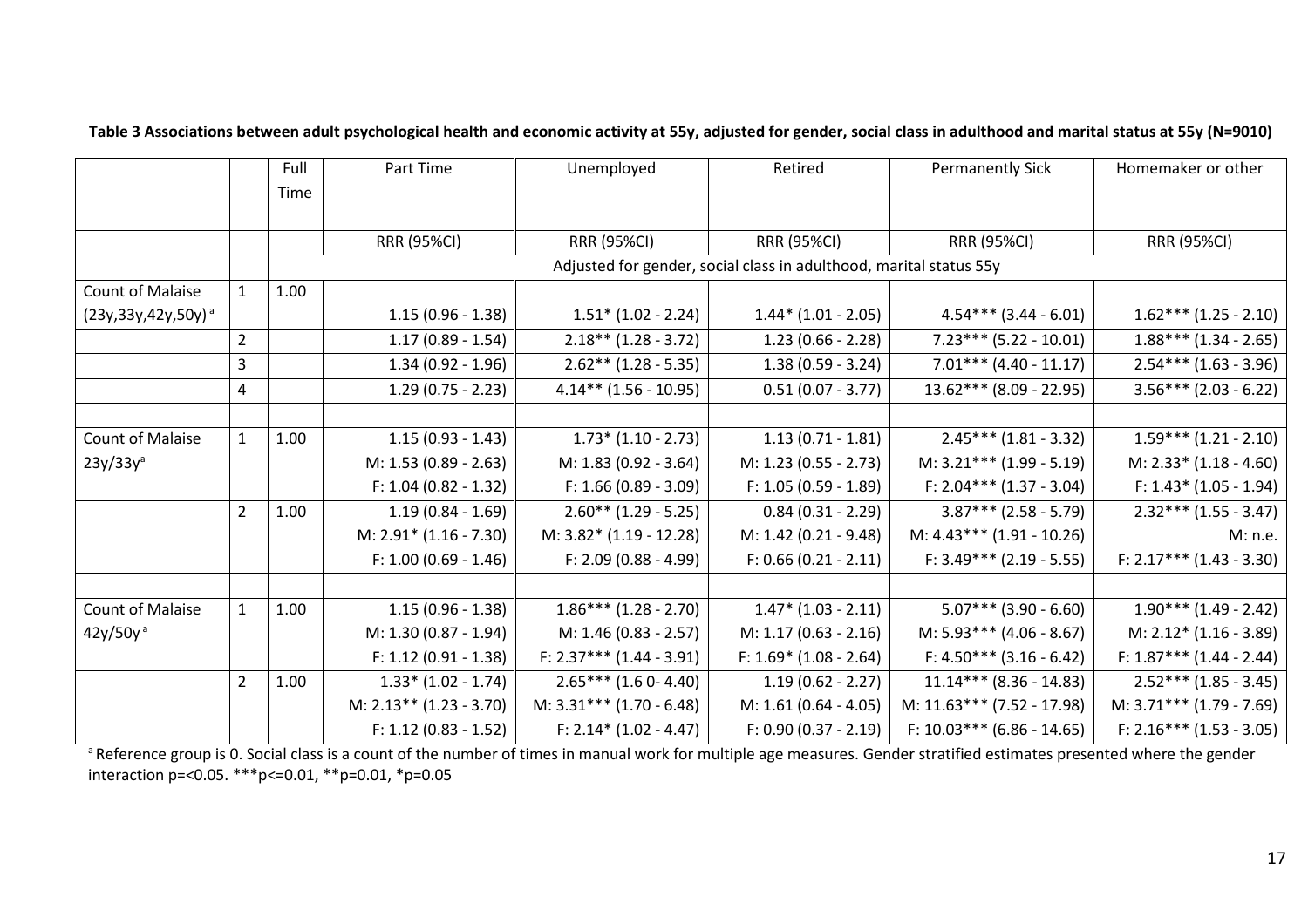| Table 4 Associations between childhood psychological health and economic activity at 55y, with additional adjustment for malaise in adulthood (N=9010) |  |  |
|--------------------------------------------------------------------------------------------------------------------------------------------------------|--|--|
|--------------------------------------------------------------------------------------------------------------------------------------------------------|--|--|

|                        | Full | Part Time                                                                                                                  | Unemployed              | Retired             | <b>Permanently Sick</b> | Homemaker or other   |
|------------------------|------|----------------------------------------------------------------------------------------------------------------------------|-------------------------|---------------------|-------------------------|----------------------|
|                        | Time |                                                                                                                            |                         |                     |                         |                      |
|                        |      |                                                                                                                            |                         |                     |                         |                      |
|                        |      | <b>RRR (95%CI)</b>                                                                                                         | <b>RRR (95%CI)</b>      | <b>RRR (95%CI)</b>  | <b>RRR (95%CI)</b>      | <b>RRR (95%CI)</b>   |
|                        |      | Adjusted for gender, social class 7y, marital status 55y, adulthood social class, count of reports of malaise in adulthood |                         |                     |                         |                      |
| Count of internalizing |      |                                                                                                                            |                         |                     |                         |                      |
| across ages 7y, 11y &  |      |                                                                                                                            |                         |                     |                         |                      |
| 16y                    |      |                                                                                                                            |                         |                     |                         |                      |
|                        | 1.00 | $1.14(0.97 - 1.33)$                                                                                                        | $1.66**$ (1.18 - 2.33)  | $1.05(0.76 - 1.44)$ | $1.40*$ (1.07 - 1.82)   | $1.17(0.92 - 1.48)$  |
| 2                      | 1.00 | $0.96(0.69 - 1.32)$                                                                                                        | $2.51***$ (1.57 - 4.00) | $0.77(0.38 - 1.56)$ | $1.58*(1.07 - 2.33)$    | $1.43(0.97 - 2.10)$  |
| 3                      | 1.00 | $0.99(0.47 - 2.10)$                                                                                                        | $1.89(0.66 - 5.42)$     | n.e.                | $2.18*(1.10 - 4.29)$    | $2.13*(1.04 - 4.35)$ |
| Count of externalizing |      |                                                                                                                            |                         |                     |                         |                      |
| across ages 7y, 11y &  |      |                                                                                                                            |                         |                     |                         |                      |
| 16y                    |      |                                                                                                                            |                         |                     |                         |                      |
|                        | 1.00 | $0.99(0.83 - 1.19)$                                                                                                        | $1.36(0.95 - 1.94)$     | $1.01(0.70 - 1.45)$ | $1.29(0.98 - 1.71)$     | $1.09(0.85 - 1.41)$  |
| 2                      | 1.00 | $0.81(0.58 - 1.13)$                                                                                                        | $1.11(0.61 - 2.04)$     | $1.23(0.65 - 2.35)$ | $1.37(0.91 - 2.05)$     | $1.40(0.90 - 2.17)$  |
| $\overline{3}$         | 1.00 | $0.86(0.43 - 1.75)$                                                                                                        | $2.68* (1.23 - 5.83)$   | $0.64(0.09 - 4.54)$ | $3.11***$ (1.74 - 5.55) | $2.14*(1.12 - 4.09)$ |

\*\*\*p<=0.01, \*\*p=0.01, \*p=0.05. n.e: not estimated due to low power.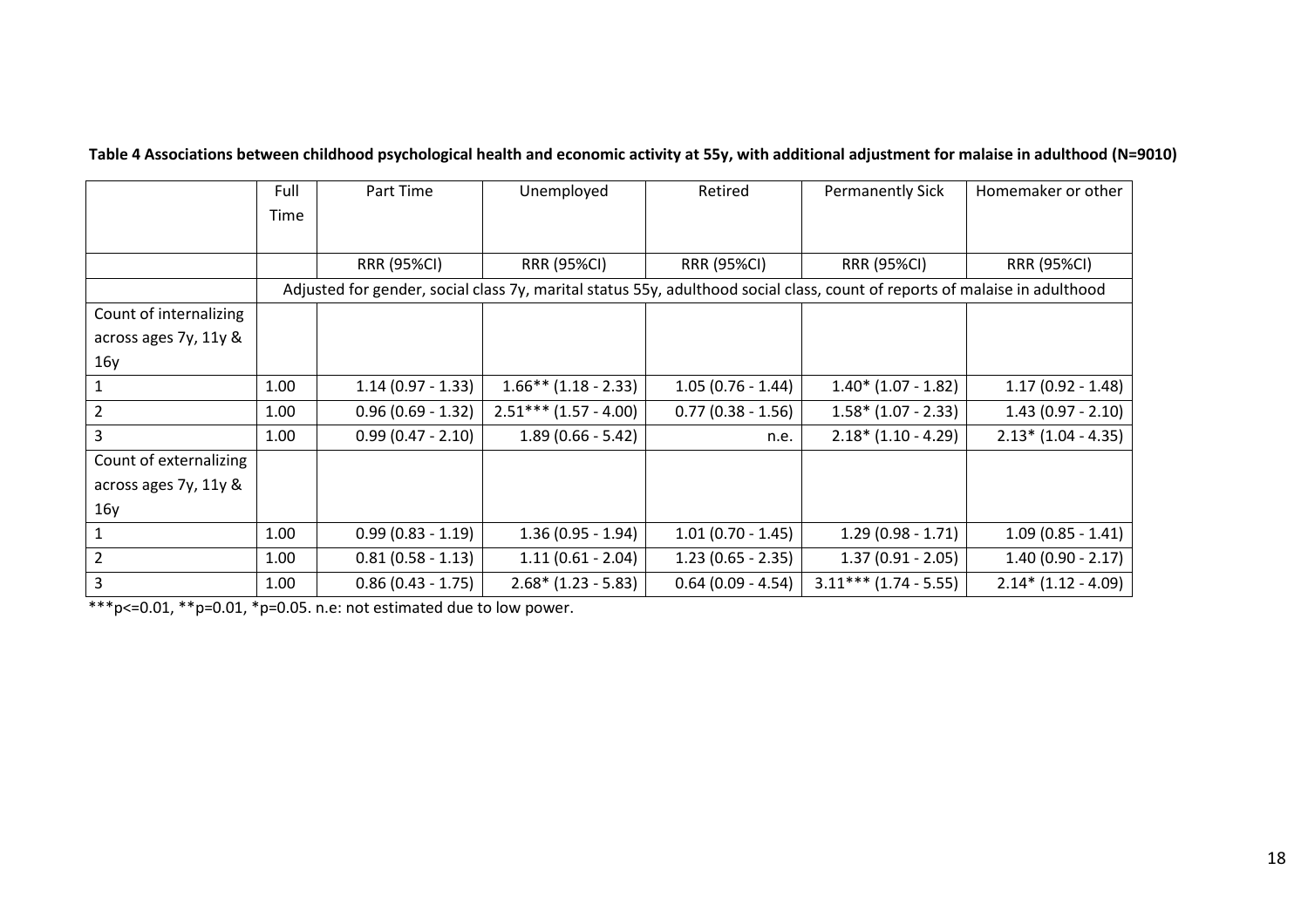**SUPPLEMENTAL TABLE: Table 5 Unadjusted associations between potential adulthood moderators of the associations between lifecourse psychological health and economic activity at 55y (n=9010).** 

|                       |                | Part Time               | Unemployed              | Retired                   | <b>Permanently Sick</b>  | Homemaker or other      |
|-----------------------|----------------|-------------------------|-------------------------|---------------------------|--------------------------|-------------------------|
|                       |                |                         |                         |                           |                          |                         |
|                       |                | <b>RRR (95%CI)</b>      | <b>RRR (95%CI)</b>      | <b>RRR (95%CI)</b>        | <b>RRR (95%CI)</b>       | <b>RRR (95%CI)</b>      |
| Number of children    |                |                         |                         |                           |                          |                         |
| in household          | 1              | $1.25(1.00 - 1.56)$     | $0.48**$ (0.30 - 0.76)  | $0.67*$ (0.46 - 0.98)     | $0.85(0.61 - 1.18)$      | $1.00(0.72 - 1.39)$     |
|                       | $\overline{2}$ | $1.61***$ (1.35 - 1.92) | $0.45***(0.32-0.63)$    | $0.52***(0.39-0.71)$      | $0.59***(0.45-0.78)$     | $1.07(0.83 - 1.38)$     |
|                       | $3+$           | $1.37***$ (1.14 - 1.65) | $0.56***(0.40-0.79)$    | $0.36***(0.26-0.51)$      | $0.80(0.61 - 1.06)$      | $1.35* (1.04 - 1.75)$   |
|                       |                |                         |                         |                           |                          |                         |
| Partner labour force  |                |                         |                         |                           |                          |                         |
| participation or exit |                |                         |                         |                           |                          |                         |
| (reported at 55y)     | No partner     | $0.75***(0.65 - 0.88)$  | $3.64***$ (2.66 - 4.98) | $1.46*(1.01 - 2.11)$      | $5.34***$ (4.07 – 7.00)  | $0.93(0.74 - 1.18)$     |
|                       | Part time      |                         |                         |                           |                          |                         |
|                       | employed       | $0.43***(0.35-0.52)$    | $0.68(0.40 - 1.15)$     | $0.98(0.63 - 1.53)$       | $0.92$ (0.59 - 1.41)     | $0.27***(0.18-0.40)$    |
|                       | Full-time      |                         |                         |                           |                          |                         |
|                       | self-          |                         |                         |                           |                          |                         |
|                       | employed       | $1.56***(1.30-1.87)$    | $0.47(0.20 - 1.09)$     | $1.24(0.72 - 2.13)$       | $1.50(0.93 - 2.42)$      | $1.83***(1.39 - 2.39)$  |
|                       | Part time      |                         |                         |                           |                          |                         |
|                       | self-          |                         |                         |                           |                          |                         |
|                       | employed       | $0.99(0.75 - 1.31)$     | $0.65(0.23 - 1.80)$     | $1.79(0.95 - 3.37)$       | $1.00(0.46 - 2.16)$      | $0.93(0.58 - 1.48)$     |
|                       | Unemployed     | $0.71(0.45 - 1.13)$     | $3.52***(1.75-7.08)$    | n.e.                      | $2.07(0.93 - 4.62)$      | $0.77(0.37 - 1.61)$     |
|                       | Permanently    |                         |                         |                           |                          |                         |
|                       | Sick           | $0.70(0.47 - 1.04)$     | $2.60**$ (1.30 - 5.20)  | $1.39(0.59 - 3.29)$       | $6.65***$ (4.24 - 10.43) | $4.56***$ (3.30 - 6.31) |
|                       | Homemaker      | $0.31***$ (0.22 - 0.44) | $0.38(0.14 - 1.04)$     | $0.70(0.33 - 1.48)$       | $2.45***$ (1.59 - 3.78)  | $0.26***(0.14-0.49)$    |
|                       | Retired        | $1.50***$ (1.20 - 1.87) | $1.32(0.67 - 2.61)$     | $11.33***$ (8.07 - 15.91) | $3.47***$ (2.25 - 5.35)  | $2.95***$ (2.22 - 3.93) |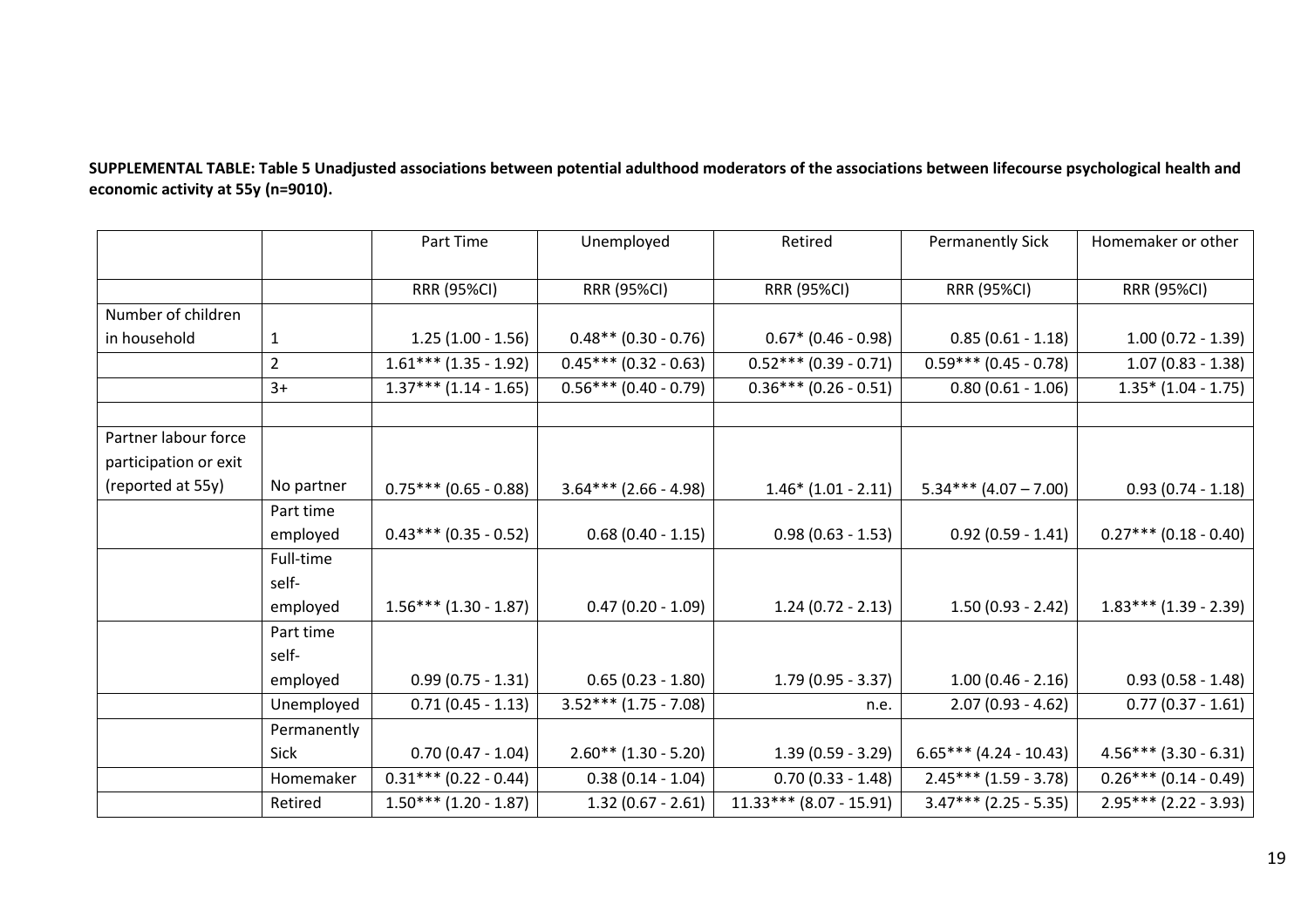|                  | Other           | $0.99(0.63 - 1.54)$      | $2.16(0.84 - 5.53)$      | $2.91**$ (1.29 - 6.58)  | $3.98***$ (2.03 - 7.79)   | $2.39***$ (1.43 - 3.97)   |
|------------------|-----------------|--------------------------|--------------------------|-------------------------|---------------------------|---------------------------|
| Number of        |                 |                          |                          |                         |                           |                           |
| partnership      |                 |                          |                          |                         |                           |                           |
| separations      | 1               | $1.56***$ (1.20 - 2.02)  | $0.31***$ (0.21 - 0.44)  | $0.77(0.48 - 1.22)$     | $0.43***$ (0.31 - 0.58)   | $1.10(0.77 - 1.57)$       |
|                  | $\overline{2}$  | $1.19(0.90 - 1.58)$      | $0.29***(0.19-0.45)$     | $0.75(0.46 - 1.24)$     | $0.40***$ (0.28 - 0.57)   | $0.98(0.67 - 1.43)$       |
|                  | $3+$            | $1.34(0.98 - 1.81)$      | $0.48**$ (0.30 - 0.77)   | $0.69(0.39 - 1.22)$     | $0.74$ (0.51 - 1.07)      | $0.99(0.65 - 1.51)$       |
|                  |                 |                          |                          |                         |                           |                           |
| Number of times  |                 |                          |                          |                         |                           |                           |
| unemployed       | 1               | $1.08(0.95 - 1.23)$      | $1.47*$ (1.06 - 2.05)    | $0.88(0.66 - 1.18)$     | $1.40**$ (1.11 - 1.77)    | $0.80* (0.64 - 0.99)$     |
|                  | 2               | $0.98(0.80 - 1.21)$      | $2.21***$ (1.46 - 3.34)  | $0.52*(0.29 - 0.92)$    | $1.75***$ $(1.28 - 2.40)$ | $1.08(0.81 - 1.44)$       |
|                  | 3               | $1.21(0.91 - 1.62)$      | $2.68***$ (1.53 - 4.70)  | $0.60(0.26 - 1.40)$     | $2.19***$ (1.43 - 3.37)   | $0.77(0.47 - 1.28)$       |
|                  | $4+$            | $0.80(0.57 - 1.14)$      | $8.00***$ (5.39 - 11.86) | $0.77(0.36 - 1.65)$     | $2.84***$ (1.88 - 4.29)   | $1.69**$ (1.15 - 2.48)    |
|                  |                 |                          |                          |                         |                           |                           |
| Educational      |                 |                          |                          |                         |                           |                           |
| qualifications   |                 |                          |                          |                         |                           |                           |
|                  | O level         | $1.34***$ $(1.2 - 1.51)$ | $1.47* (1.08 - 2.01)$    | $0.74*(0.57 - 0.96)$    | $2.32***$ (1.80 - 2.98)   | $1.47***$ $(1.22 - 1.76)$ |
|                  | None            | $1.27(0.98 - 1.65)$      | $3.48***$ (2.16 - 5.63)  | $0.60$ (0.31 - 1.15)    | $8.58***$ (6.21 - 11.86)  | $2.82***$ (2.08 - 3.82)   |
|                  |                 |                          |                          |                         |                           |                           |
| Duration of home |                 |                          |                          |                         |                           |                           |
| making (months)  | $0 < H M < = 2$ | $3.99***$ (3.24 - 4.91)  | $1.40(0.80 - 2.44)$      | $0.72$ (0.37 - 1.43)    | $0.80$ (0.47 - 1.36)      | $4.37***$ (3.06 - 6.25)   |
|                  | $2$ < HM <= $5$ | $4.02***$ (3.34 - 4.84)  | $1.14(0.66 - 1.95)$      | $1.17(0.72 - 1.89)$     | $0.91(0.58 - 1.43)$       | $3.81***$ (2.72 - 5.34)   |
|                  | $5$ < HM <= 10  | $4.56***$ (3.86 - 5.38)  | $1.62*$ (1.06 - 2.47)    | $1.01(0.63 - 1.62)$     | $1.59**$ (1.15 - 2.20)    | $6.99***$ (5.38 - 9.08)   |
|                  | HM>10           |                          |                          |                         |                           | 33.98*** (26.95 -         |
|                  |                 | $7.00***$ (5.76 - 8.50)  | $2.13**$ (1.30 - 3.48)   | $2.29***$ (1.48 - 3.53) | $3.53***$ (2.58 - 4.83)   | 42.84)                    |

<span id="page-20-0"></span>Reference categories for each predictor variable: no children, partner in full-time employment, no partnership separations, no periods of unemployment, A-levels or higher, no periods of homemaking. n.e: not estimated due to low power

\*\*\* p < = 0.01, \*\* p = 0.01, \* p = 0.05. n.e: not estimated due to low power.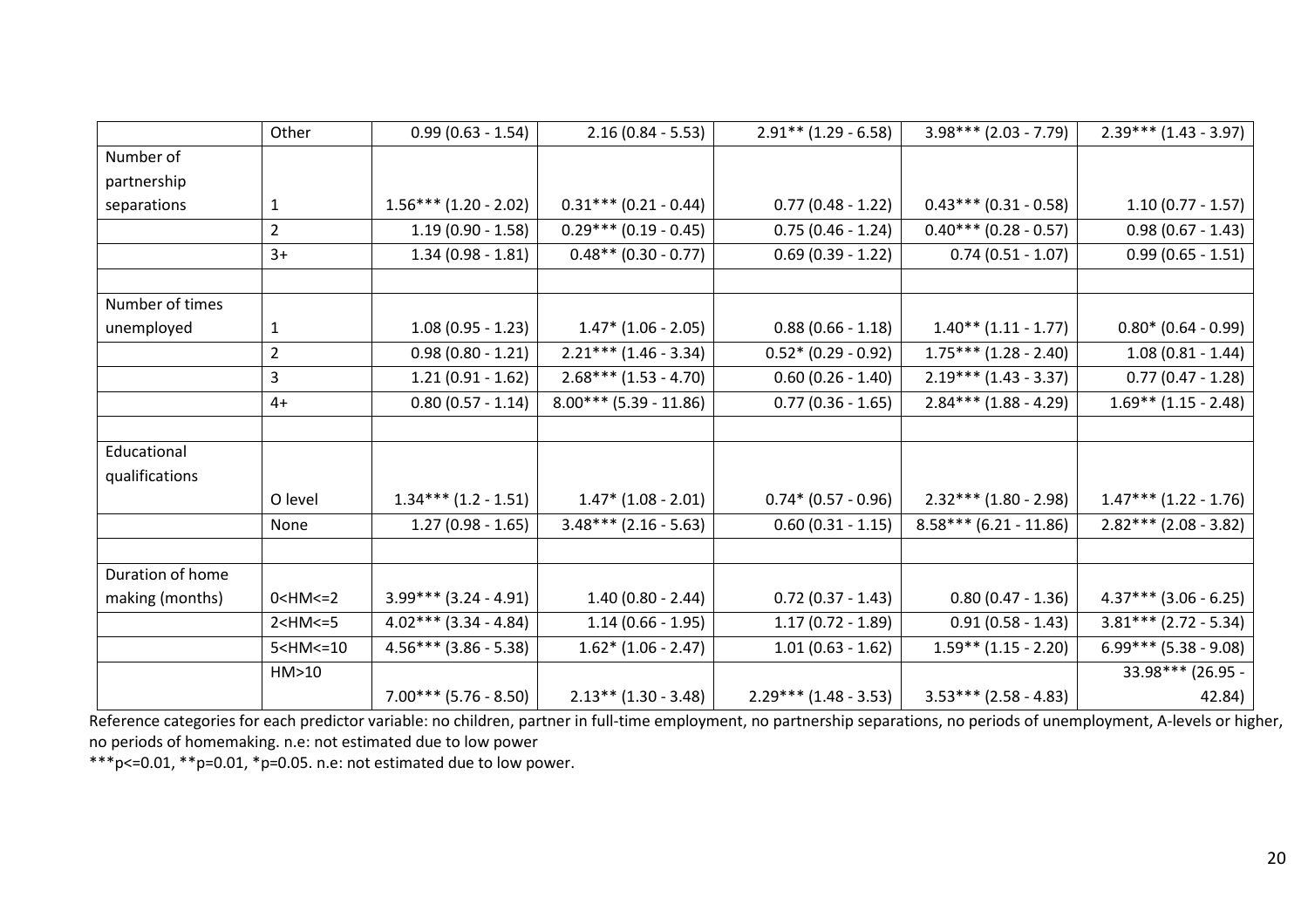**Table 6 Adjusted associations between childhood psychological health and economic activity at 55y: further adjusted for educational qualifications at 33y (N=9010)**

|                        | Full | Part Time                                                                                                                   | Unemployed              | Retired                           | <b>Permanently Sick</b> | Homemaker or other    |
|------------------------|------|-----------------------------------------------------------------------------------------------------------------------------|-------------------------|-----------------------------------|-------------------------|-----------------------|
|                        | Time |                                                                                                                             |                         |                                   |                         |                       |
|                        |      |                                                                                                                             |                         |                                   |                         |                       |
|                        |      | <b>RRR (95%CI)</b>                                                                                                          | <b>RRR (95%CI)</b>      | <b>RRR (95%CI)</b>                | <b>RRR (95%CI)</b>      | <b>RRR (95%CI)</b>    |
|                        |      | Adjusted for gender, social class 7y, marital status 55y, adulthood social class, count of reports of malaise in adulthood, |                         |                                   |                         |                       |
|                        |      |                                                                                                                             |                         | educational qualifications at 33y |                         |                       |
| Count of internalizing |      |                                                                                                                             |                         |                                   |                         |                       |
| across ages 7y, 11y &  |      |                                                                                                                             |                         |                                   |                         |                       |
| 16y                    |      |                                                                                                                             |                         |                                   |                         |                       |
|                        | 1.00 | $1.14(0.97 - 1.33)$                                                                                                         | $1.59**$ (1.12 - 2.25)  | $1.06(0.77 - 1.46)$               | $1.32*(1.00 - 1.74)$    | $1.15(0.91 - 1.46)$   |
| $\overline{2}$         | 1.00 | $0.96(0.70 - 1.33)$                                                                                                         | $2.37***$ (1.48 - 3.79) | $0.79(0.39 - 1.60)$               | $1.48*(1.00 - 2.17)$    | $1.38(0.94 - 2.04)$   |
| 3                      | 1.00 | $0.98(0.46 - 2.09)$                                                                                                         | $1.70(0.59 - 4.92)$     | n.e.                              | $1.92(0.96 - 3.86)$     | $2.04(0.99 - 4.19)$   |
| Count of externalizing |      |                                                                                                                             |                         |                                   |                         |                       |
| across ages 7y, 11y &  |      |                                                                                                                             |                         |                                   |                         |                       |
| 16y                    |      |                                                                                                                             |                         |                                   |                         |                       |
| $\mathbf{1}$           | 1.00 | $0.99(0.82 - 1.19)$                                                                                                         | $1.28(0.90 - 1.83)$     | $1.03(0.71 - 1.48)$               | $1.21(0.91 - 1.61)$     | $1.06(0.82 - 1.37)$   |
| $\overline{2}$         | 1.00 | $0.80(0.57 - 1.12)$                                                                                                         | $0.99(0.53 - 1.84)$     | $1.26(0.66 - 2.41)$               | $1.22(0.81 - 1.83)$     | $1.31(0.84 - 2.04)$   |
| 3                      | 1.00 | $0.85(0.42 - 1.72)$                                                                                                         | $2.26*(1.01 - 5.04)$    | $0.65(0.09 - 4.62)$               | $2.63***(1.46-4.73)$    | $1.95*$ (1.00 - 3.78) |

 $***p<-0.01, **p=0.01, *p=0.05.$  n.e: not estimated due to low power.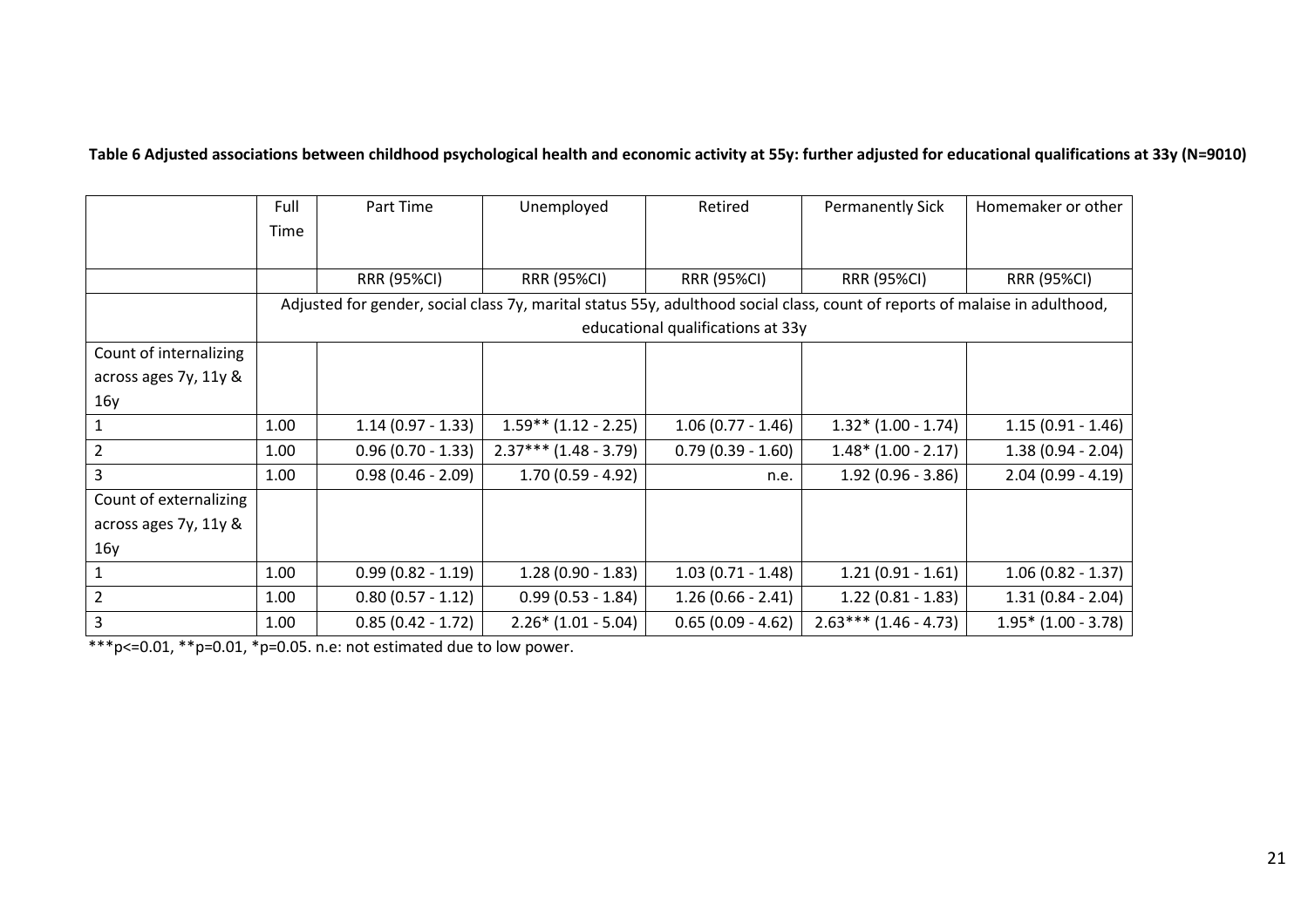#### **REFERENCES**

**Alavinia, S. M. & Burdorf, A.** (2008). Unemployment and retirement and ill-health: a crosssectional analysis across European countries. *International Archives of Occupational and Environmental Health* **39-45**, 39-.

**Altmann, R.** (2015). A new vision for older workers: Retain, retrain, recruit. Department of Work and Pensions: London.

**Black, C. M.** (2008). Working for a healthier tomorrow: Dame Carol Black's review of the health of Britain's working age population. The Stationery Office.

Brown, M., Elliott, J., Hancock, M., Shepherd, P. & Dodgeon, B. (2010). National Child Development Study 2008-2009 Follow-Up (First Deposit): A guide to the dataset. Centre for Longitudinal Studies: Institute of Education: London, UK. .

**Clark, C., Caldwell, T., Power, C. & Stansfeld, S. A.** (2010). Does the influence of childhood adversity on psychopathology persist across the lifecourse? A 45-year prospective epidemiologic study. *Annals of Epidemiology* **20**, 385-94.

**Clark, C., Rodgers, B., Caldwell, T., Power, C. & Stansfeld, S.** (2007). Childhood and adulthood psychological ill health as predictors of midlife affective and anxiety disorders - The 1958 British Birth Cohort. *Archives of General Psychiatry* **64**, 668-678.

**Clark, D. M., Layard, R., Smithies, R., Richards, D. A., Suckling, R. & Wright, B.** (2009). Improving access to psychological therapy: initial evaluation of two UK demonstration sites. *Behaviour Research and Therapy* **47**, 910-20.

**Colman, I., Wadsworth, M. E., Croudace, T. J. & Jones, P. B.** (2007). Forty-year psychiatric outcomes following assessment for internalizing disorder in adolescence. *American Journal of Psychiatry* **164**, 126-33.

**Copeland, W. E., Shanahan, L., Egger, H., Angold, A. & Costello, E. J.** (2014). Adult diagnostic and functional outcomes of DSM-5 Disruptive Mood Dysregulation Disorder. *American Journal of Psychiatry* **171**, 668-674.

**Copeland, W. E., Wolke, D., Shanahan, L. & Costello, E. J.** (2015). Adult functional outcomes of common childhood psychiatric problems: a prospective longitudinal study. *JAMA Psychiatry* **72**, 892-899.

**DWP** (2014). Working Longer: A Framework for Action Background Evidence. Department for Work and Pensions: London.

**Elander, J. & Rutter, M.** (1996). Use and development of the Rutter's parents' and teachers' scales. *International Journal of Psychiatric Research* **6**, 63-78.

**Fazel, M., Hoagwood, K., Stephan, S. & Ford, T.** (2014). Mental health interventions in schools in high-income countries. *The Lancet Psychiatry* **1**, 377-387.

**Fonagy, P. & Clark, D. M.** (2015). Update on the Improving Access to Psychological Therapies programme in England. *BJPsych Bulletin* **39**, 248-251.

**Gallo, W. T., Bradley, E. H., Dubin, J. A., Jones, R. N., Falba, T. A., Teng, H. & Kasl, S. V.**  (2006). The persistence of depressive symptoms in older workers who experience involuntary job loss: results from the health and retirement survey. *The Journals of Gerontology Series B: Psychological Sciences and Social Sciences* **61**, S221-S228.

**Gibb, S. J., Fergusson, D. M. & Horwood, L. J.** (2011). Relationship duration and mental health outcomes: findings from a 30-year longitudinal study. *British Journal of Psychiatry* **198**, 24-30.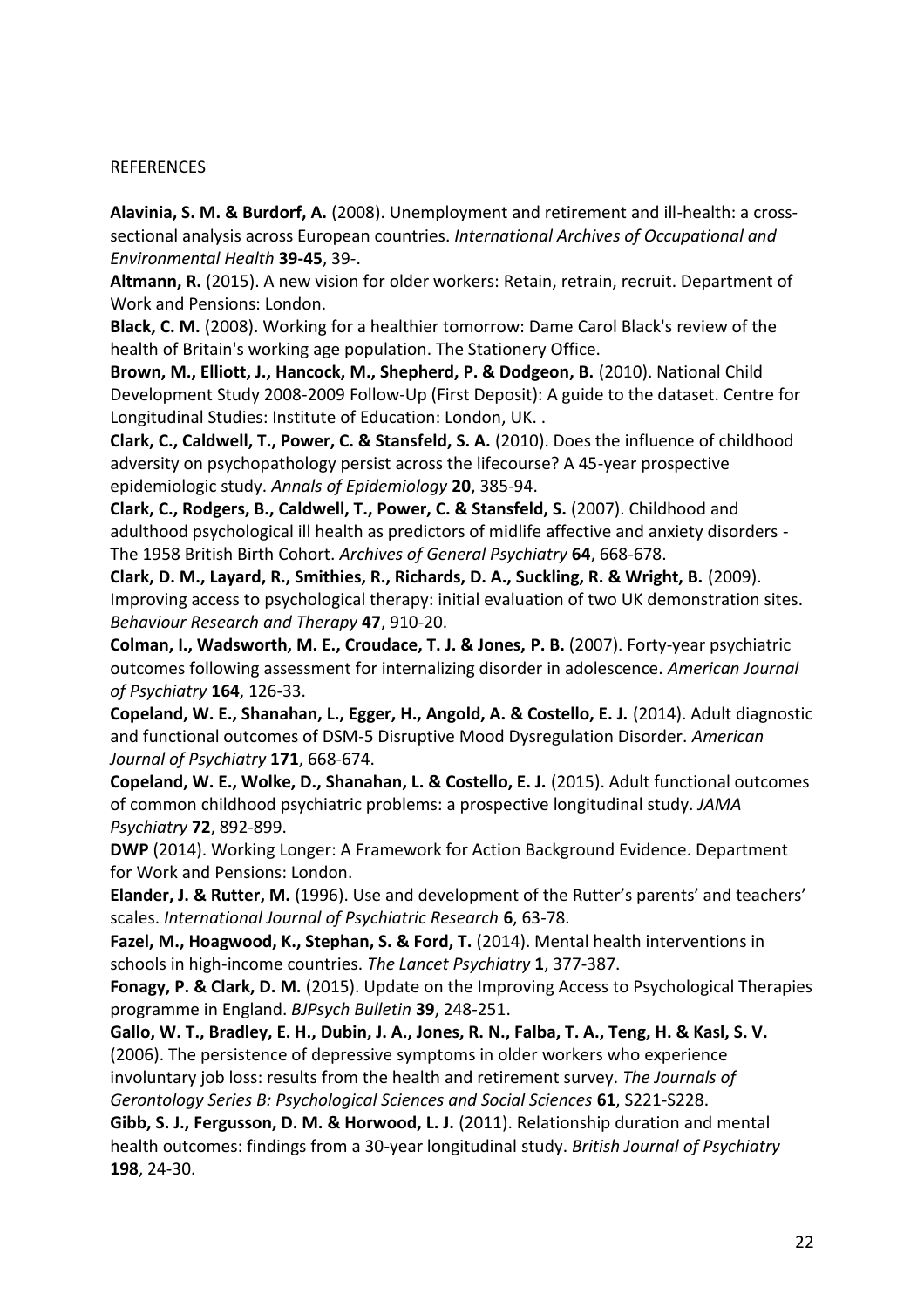**Green, H., McGinnity, A., Meltzer, H., Ford, T. & Goodman, R.** (2005). Mental health of children and young people in Great Britain, 2004. (ed. O. f. N. Statistics). Palgrave Macmillan: Basingstoke, Hampshire.

**Haas, S. A., Glymour, M. M. & Berkman, L. F.** (2011). Childhood health and labor market inequality over the life course. *Journal of Health and Social Behavior* **52**, 298-313.

**Hancock, M., Elliott, J., Johnson, J. & Bukodi, E.** (2011a). National Child Development Study: Activity Histories 1974-2009. Centre for Longitudinal Studies, Institute of Education: London. **Hancock, M., Elliott, J., Johnson, J. & Bukodi, E.** (2011b). National Child Development Study: Partnership Histories 1974-2008. Centre for Longitudinal Studies, Institute of Education. **Health and Safety Executive** (2007). *Managing hte causes of work-related stress: A step-bystep approach using the Management Standards HSG218*. HSE books.

**Henderson, M., Hotopf, M. & Leon, D.** (2009). Childhood temperament and long term sickness absence in adult life. *British Journal of Psychiatry* **194**, 220-223.

Henderson, M., Richards, M., Stansfeld, S. & Hotopf, M. (2012). The association between childhood cognitive ability and adult long-term sickness absence in three British birth cohorts: a cohort study. *BMJ Open* **2**.

**Hicks, R. & Tingley, D.** (2011). Causal mediation analysis. *The Stata Journal* **11**, 605-619. **Insel, T. R. & Fenton, W. S.** (2005). Psychiatric epidemiology: it's not just about counting anymore. *Archives of General Psychiatry* **62**, 590-2.

**Irvine, A.** (2013). Common mental health problems and work. In *Work, health and wellbeing: the challenges of managing health at work* (ed. S. Vickerstaff, C. Phillipson and R. Wilkie), pp. 39-58. Policy Press: Bristol.

**Kaspersen, S. L., Pape, K., Ose, S. O., Gunnell, D. & Bjorngaard, J. H.** (2016a). Unemployment and initiation of psychotropic medication: a case-crossover study of 2 348 552 Norwegian employees. *Occupational and Environmental Medicine* **Epub ahead of print**. Kaspersen, S. L., Pape, K., Vie, G. Å., Ose, S. O., Krokstad, S., Gunnell, D. & Bjørngaard, J. H. (2016b). Health and unemployment: 14 years of follow-up on job loss in the Norwegian HUNT Study. *European Journal of Public Health* **26**, 312-7.

**Knudsen, A. K., ÿverland, S., Aakvaag, H. F., Harvey, S. B., Hotopf, M. & Mykletun, A.**  (2010). Common mental disorders and disability pension award: seven year follow-up of the HUSK study. *Journal of Psychosomatic Research* **69**, 59-67.

**Knudsen, A. K., ÿverland, S., Hotopf, M. & Mykletun, A.** (2012). Lost working years due to mental disorders: an analysis of the Norwegian disability pension registry. *PLoS One* **7**, 10.1371.

**Lain, D.** (2016). *Reconstructing Retirement: Work and Welfare in the UK and USA*. Policy Press: Bristol.

**Lorant, V.** (2003). Socioeconomic Inequalities in Depression: A Meta-Analysis. *American Journal of Epidemiology* **157**, 98-112.

**Loretto, W. & Vickerstaff, S.** (2011). The relationship between gender and age. In *Managing an age diverse workforce* (ed. S. Tyson and E. Parry). Palgrave Macmillan.

**Lundin, A. & Hemmingsson, T.** (2013). Adolescent predictors of unemployment and disability pension across the life course  $-$  a longitudinal study of selection in 49 321 Swedish men. The Institute for Evaluation of Labour Market and Education Policy: Uppsala, Sweden.

**Macnicol, J.** (2015). *NeoLiberalising Old Age* Cambridge University Press: Cambridge. **McManus, S., Meltzer, H., Brugha, T., Bebbington, P. & Jenkins, R.** (2009). Adult psychiatric

morbidity in England, 2007: results of a household survey. The NHS Information Centre for health and social care: Leeds: United Kingdom.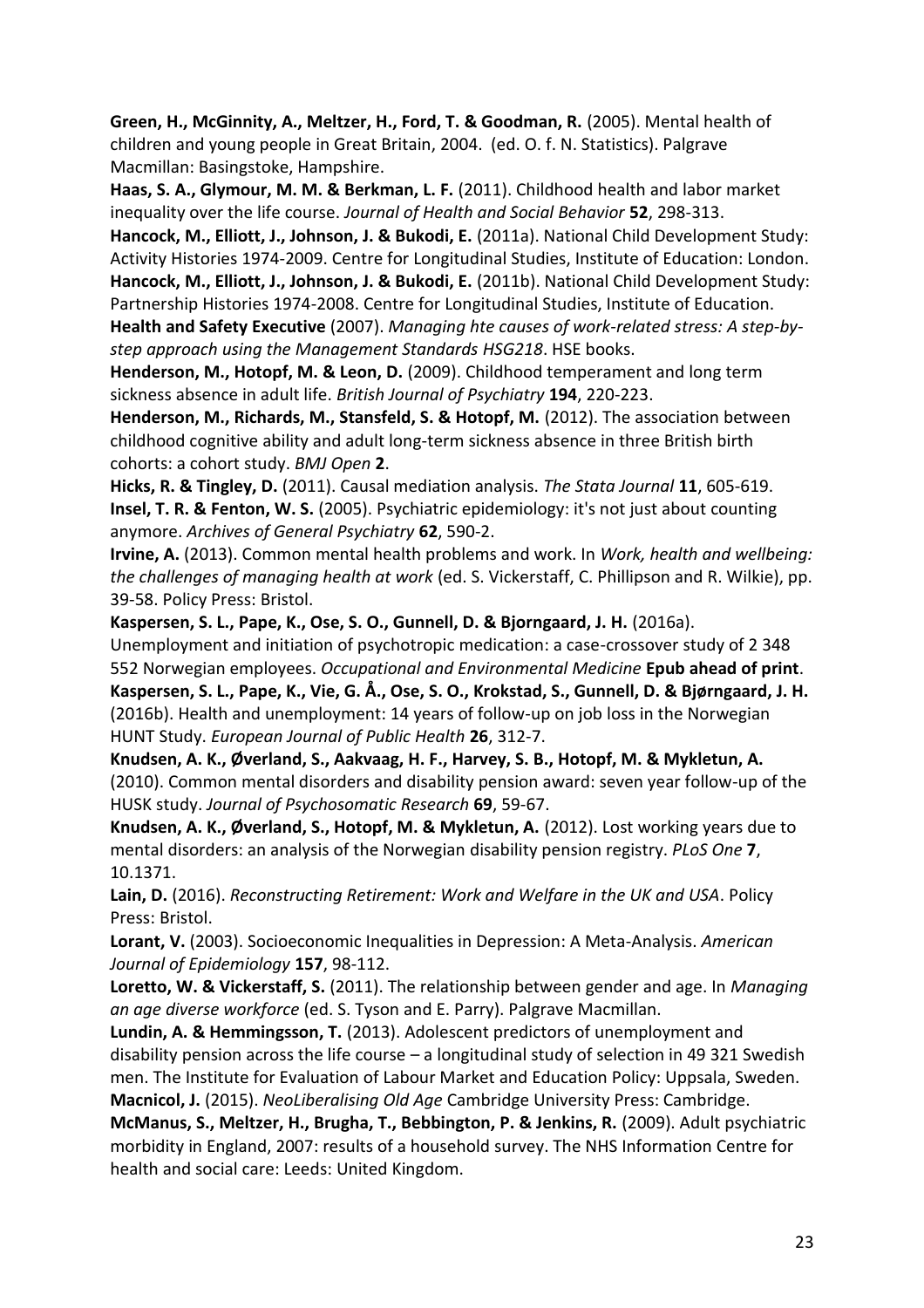**Meng, X. L.** (1994). Multiple-imputation inferences with uncongenial sources of input (with discussion). *Statistical Science* **9**, 538-573.

**Moffitt, T. E.** (1993). Adolescence-limited and life-course-persistent antisocial behavior: a developmental taxonomy. *Psychological Review* **100**, 674-701.

**Mojtabai, R., Stuart, E. A., Hwang, I., Eaton, W. W., Sampson, N. & Kessler, R. C.** (2015). Long-term effects of mental disorders on educational attainment in the National Comorbidity Survey ten-year follow-up. *Social Psychiatry and Psychiatric Epidemiology*.

**Montgomery, S. M., Bartley, M. J., Cook, D. G. & Wadsworth, M. E. J.** (1996). Health and social precursors of unemployment in young men in Great Britain. *Journal of Epidemiology and Community Health* **50**, 415-422.

Mykletun, A., Overland, S., Dahl, A. A., Krokstad, S., Bjerkeset, O., Glozier, N., Aarø, L. E. & **Prince, M.** (2006). A population-based cohort study of the effect of common mental disorders on disability pension awards. *American Journal of Psychiatry* **163**, 1412-8.

**Odgers, C., Moffitt, T., Broadbent, J., Dickson, N., Hancox, R., Harrington, H., Poulton, R., Sears, M., Thomson, W. & Caspi, A.** (2008). Female and male antisocial trajectories: from childhod origins to adult outcomes. *Developmental Psychopathology* **20**, 673-716.

**Odgers, C. L., Caspi, A., Broadbent, J. M., Dickson, N., Hancox, R. J., Harrington, H., Poulton, R., Sears, M. R., Thomson, W. M. & Moffitt, T. E.** (2007). Prediction of differential adult health burden by conduct problem subtypes in males. *Archives of General Psychiatry* **64**, 476-84.

**OPCS** (1980). Office of Population Censuses and Surveys - Classification of Occupations. HMSO.

**Overland, S., Glozier, N., Henderson, M., Maeland, J. G., Hotopf, M. & Mykletun, A.** (2008). Health status before, during and after disability pension award: the Hordaland Health Study (HUSK). *Occupational and Environmental Medicine* **65**, 769-73.

**Overland, S., Glozier, N., Maeland, J. G., Aaro, L. E. & Mykletun, A.** (2006). Employment status and perceived health in the Hordaland Health Study (HUSK). *BMC Public Health* **6**, 219.

**Richiardi, L., Bellocco, R. & Zugna, D.** (2013). Mediation analysis in epidemiology: methods, interpretation and bias. *International Journal of Epidemiology* **42**, 1511-9.

**Rodgers, B., Pickles, A., Power, C., Collishaw, S. & Maughan, B.** (1999). Validity of the Malaise Inventory in general population samples. *Social Psychiatry and Psychiatric Epidemiology* **34**, 333-341.

**Rubin, D. B.** (1987). *Multiple Imputation for Nonresponse in Surveys*. John Wiley and Sons: New York, NY.

**Rutter, M.** (1967). A children's behaviour questionnaire for completion by teachers preliminary findings *Journal of Child Psychology and Psychiatry and Allied Disciplines* **8**, 1-&. **Rutter, M. L.** (1970). Psycho-social disorders in childhood, and their outcome in adult life. *Journal of the Royal College of Physicians London* **4**, 211-8.

**Sˆrberg, A., Lundin, A., Allebeck, P., Melin, B., Falkstedt, D. & Hemmingsson, T.** (2014). Cognitive ability in late adolescence and disability pension in middle age: follow-up of a national cohort of Swedish males. *PloS One* **16**, 10.

**Stansfeld, S., Smuk, M., Onwumere, J., Clark, C., Pike, C., McManus, S., Harris, J. & Bebbington, P.** (2014). Stressors and common mental disorder in informal carers - an analysis of the English Adult Psychatric Morbidity Survey 2007. *Social Science and Medicine* **120**, 190-8.